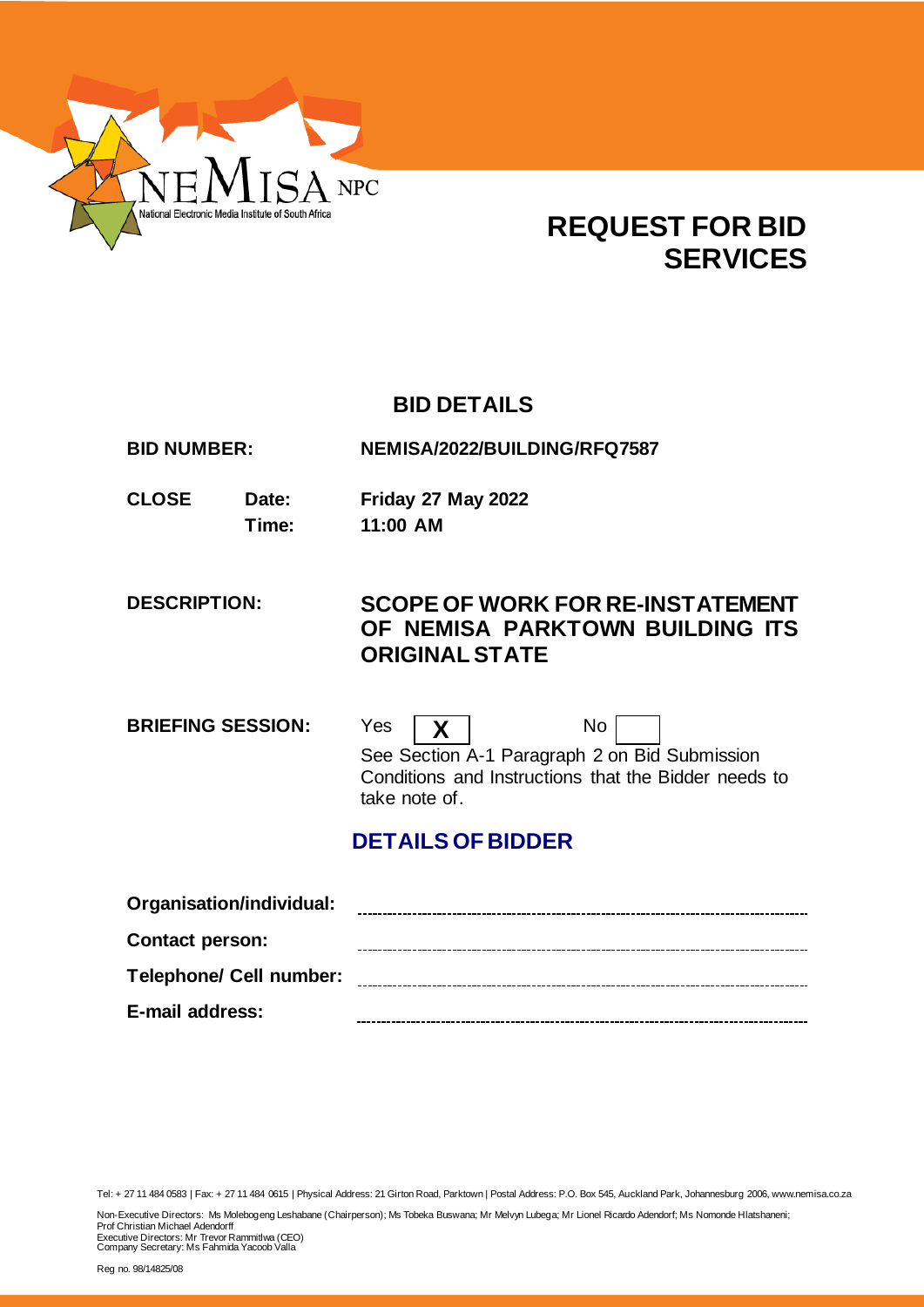# **GLOSSARY**

| Award                | Conclusion of the procurement process and final notification to the<br>effect to the successful bidder                                                                                                                         |
|----------------------|--------------------------------------------------------------------------------------------------------------------------------------------------------------------------------------------------------------------------------|
| <b>B-BBEE</b>        | Broad-based Black Economic Empowerment in terms of the<br>Broad-based Black Economic Empowerment Act, 2003 (Act No.<br>53 of 2003) and the Codes of Good Practice issued thereunder by<br>the Department of Trade and Industry |
| <b>Bid</b>           | Written offer in a prescribed or stipulated form in response to an<br>invitation by NEMISA for the provision of goods, works or services                                                                                       |
| Contractor           | Organisation with whom NEMISA will conclude a contract and<br>potential service level agreement subsequent to the final award of<br>the contract based on this Request for Bid                                                 |
| Core Team            | The core team are those members who fill the non-administrative<br>positions against which the experience will be measured.                                                                                                    |
| dti                  | Department of Trade and Industry                                                                                                                                                                                               |
| <b>EME</b>           | Exempted Micro Enterprise in terms of the Codes of Good<br>Practice                                                                                                                                                            |
| GCC                  | <b>General Conditions of Contract</b>                                                                                                                                                                                          |
| IP                   | <b>Intellectual Property</b>                                                                                                                                                                                                   |
| <b>NEMISA</b>        | National Electronic Media Institute of South Africa (SOC) Ltd                                                                                                                                                                  |
| <b>Original Bid</b>  | Original document signed in ink, or<br>Copy of original document signed in ink, or<br>Submitted Facsimile of original document signed in ink                                                                                   |
| Originally certified | To comply with the principle of originally certified, a document<br>must be both stamped and signed in original ink by a<br>commissioner of oaths.                                                                             |
| <b>SCM</b>           | Supply Chain Management                                                                                                                                                                                                        |
| <b>SLA</b>           | Service Level Agreement                                                                                                                                                                                                        |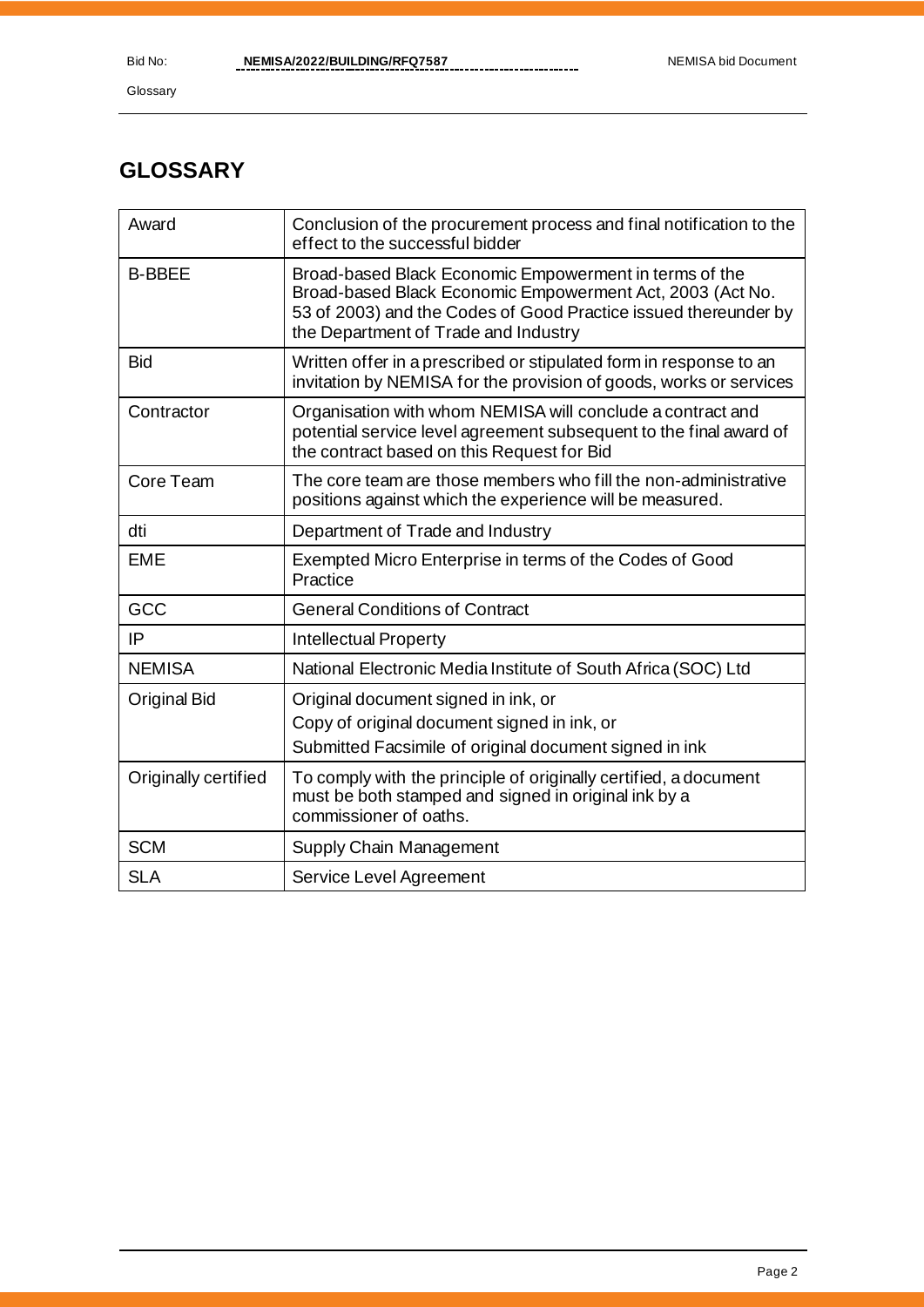Content Page

# **DOCUMENTS IN THIS BID DOCUMENT PACK**

Bidders are to ensure that they have received all pages (38) of this document, which consist of the following sections:

## **SECTION A**

**Note: Documents in this section are for information to/instruction of bidders and must not be returned with bids.**

- □ Section A 1: Bid Submission Conditions and Instructions
- Section A 2: Terms of Reference
- **D** Section A 3: Evaluation Process/Criteria
- □ Section A 4: Contract Form (Rendering of Services) (Parts 1 & 2)/Letter of Acceptance/Formal Contract (The pro forma contract is only included for Bidders to take note of the contents of the contract that will be entered into with the successful contractor)

## **SECTION B**

### **Note: Documents in this section must be completed and returned or supplied with bids.**

- $\Box$  Section B 1: Special Conditions of Bid and Contract: Special conditions that the Bidder needs to accept
- □ Section B 2: Declaration of Interest
- $\Box$  Section B 3: Declaration of Bidder's past SCM practices
- □ Section B 4: Certificate of Independent Bid Determination
- $\Box$  Section B 5: Preference Points Claim Form in terms of the Preferential Procurement Regulations, 2011
- □ Section B 6: Invitation to Bid
- □ Section B 7: Pricing Schedule (Professional Services)
- □ Section B 8: CV Template Guideline/Compulsory CV template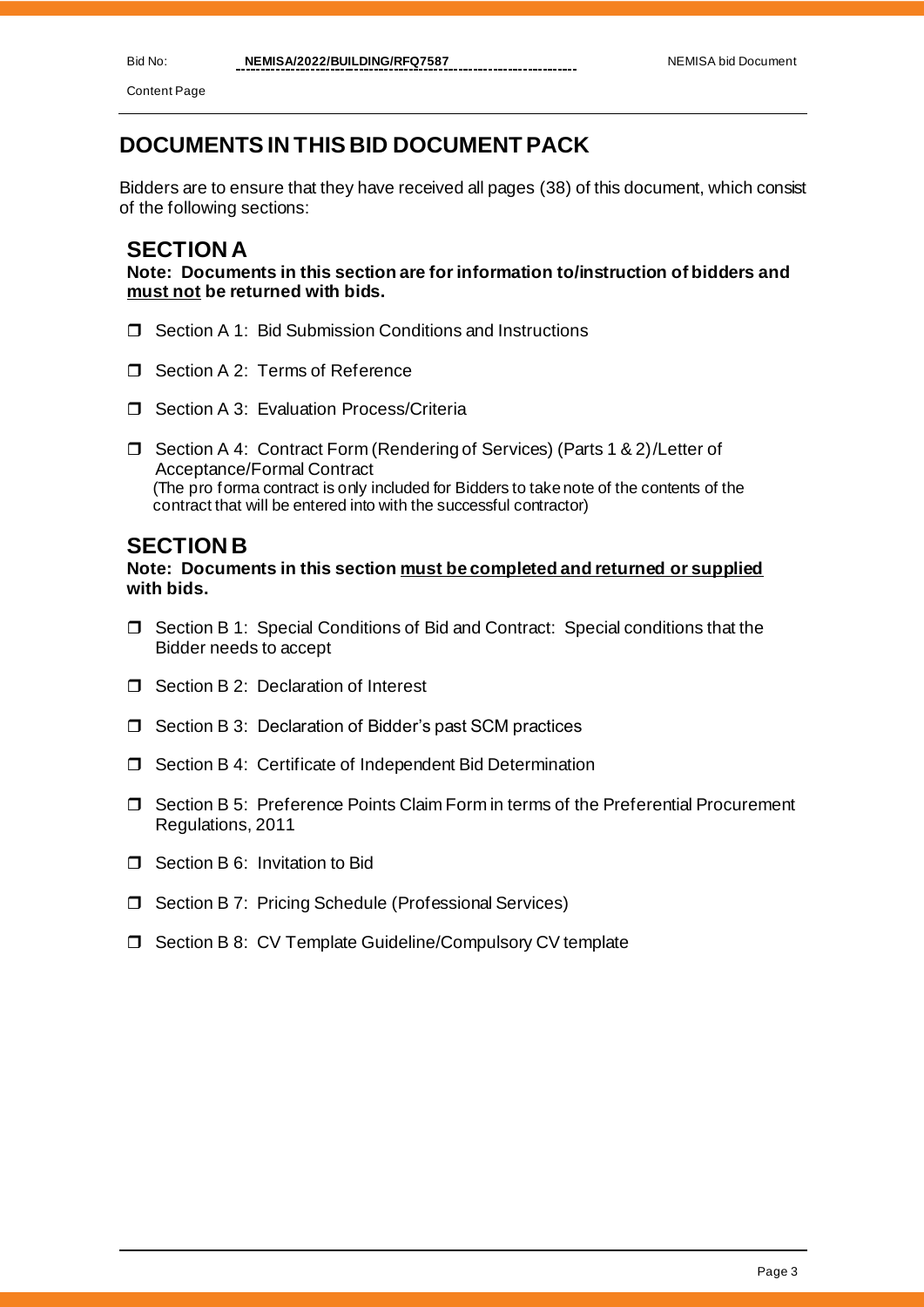Section A

# **SECTION A**

# (This section must not be returned as part of the bid document)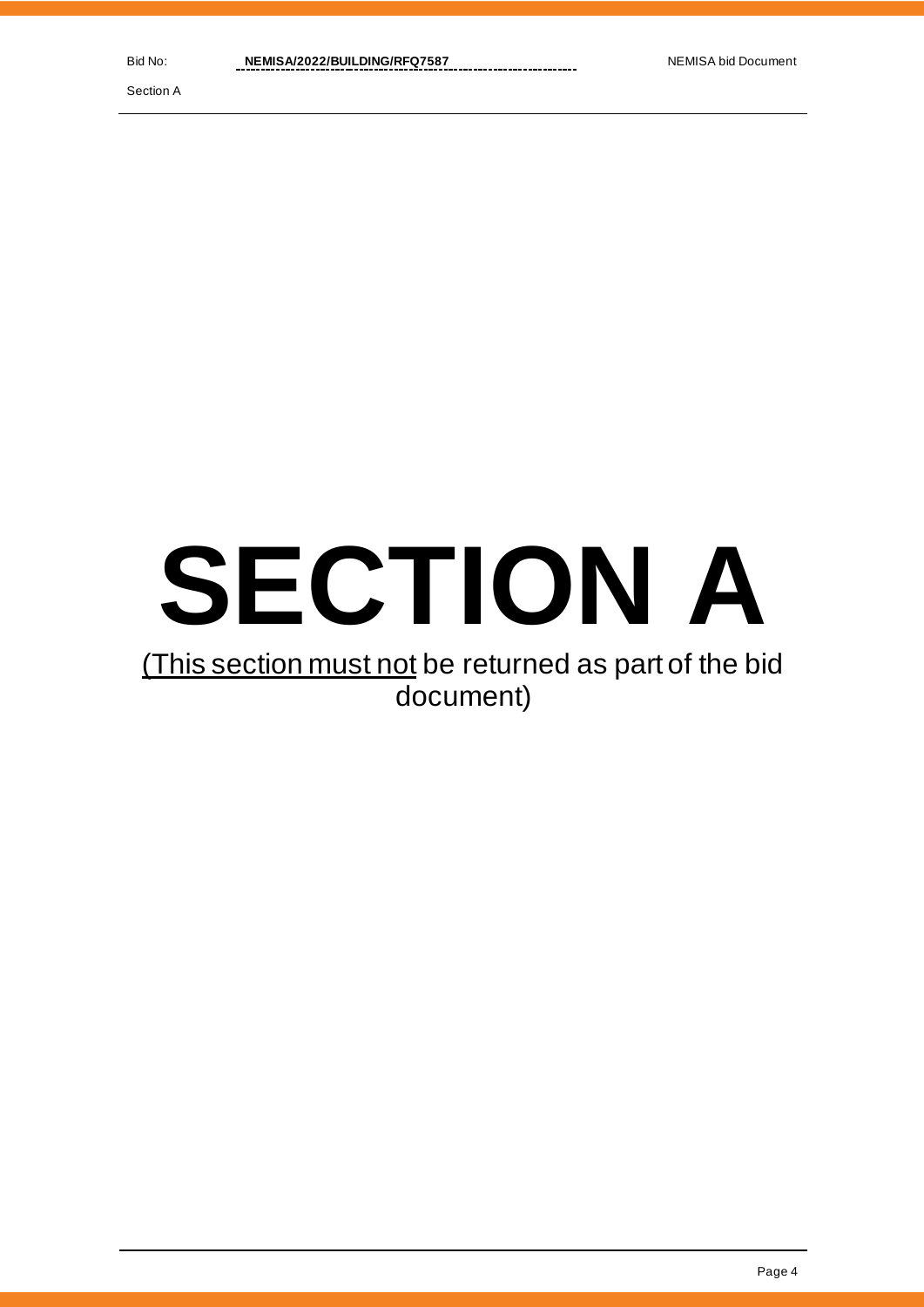# **BID SUBMISSION CONDITIONS AND INSTRUCTIONS**

### **CONDITIONS AND INSTRUCTIONS THAT BIDDERS NEED TO TAKE NOTE OF**

### **1 FRAUD AND CORRUPTION**

1.1 All providers are to take note of the implications of contravening the Prevention and Combating of Corrupt Activities Act, Act No 12 of 2004 and any other Act applicable.

### **2 BRIEFING SESSION** *Ensure to only retain the type applicable i.e. par 2.1 or 2.2 or 2.3*

2.1 No briefing session will be held.

### 2.2 **Compulsory Briefing Session**

2.2.1 A **compulsory** briefing session will be held from (10:00am) to (12:00pm) on (Tuesday 24 May 2022) People arriving more than 15 minutes late will not be allowed into the venue and will be deemed not to have attended the briefing session.

### 2.3 **General notes related to the Briefing Session**

- **2.3.1** The venue for the briefing session is: **21 Girton Road Parktown Johannesburg,2193**
- 2.3.2 Bidders should bring their own copies of the bid documentation to the briefing session as bid documents will not be made available at the session.
- 2.3.3 Any individual wishing to bid must attend the briefing in person or send a representative. Any organisation wishing to bid must send a representative. For bids from a Consortium or Joint Venture, a representative of at least one of the organisations must attend the briefing. Bids from individuals, organisations or consortia of organisations that have not met the attendance requirements will not be considered.
- 2.3.4 Any clarification required by a bidder regarding the meaning or interpretation of the Terms of Reference, or any other aspect concerning the bid, is preferably to be requested at the briefing session. Bidders are advised to study this document before attending the briefing session and to have all their questions ready.
- 2.3.5 For a compulsory briefing session, all those attending will be issued with minutes of the session within one week of the briefing session, forwarded electronically.

### **3 CLARIFICATIONS/ QUERIES**

3.1 Any clarification required by a bidder regarding the meaning or interpretation of the Terms of Reference, or any other aspect concerning the bid, is to be requested in writing (letter, facsimile or e-mail) from SCM Manager by not later than Wednesday **25 May 2022**. A reply will be forwarded within three (3) working days.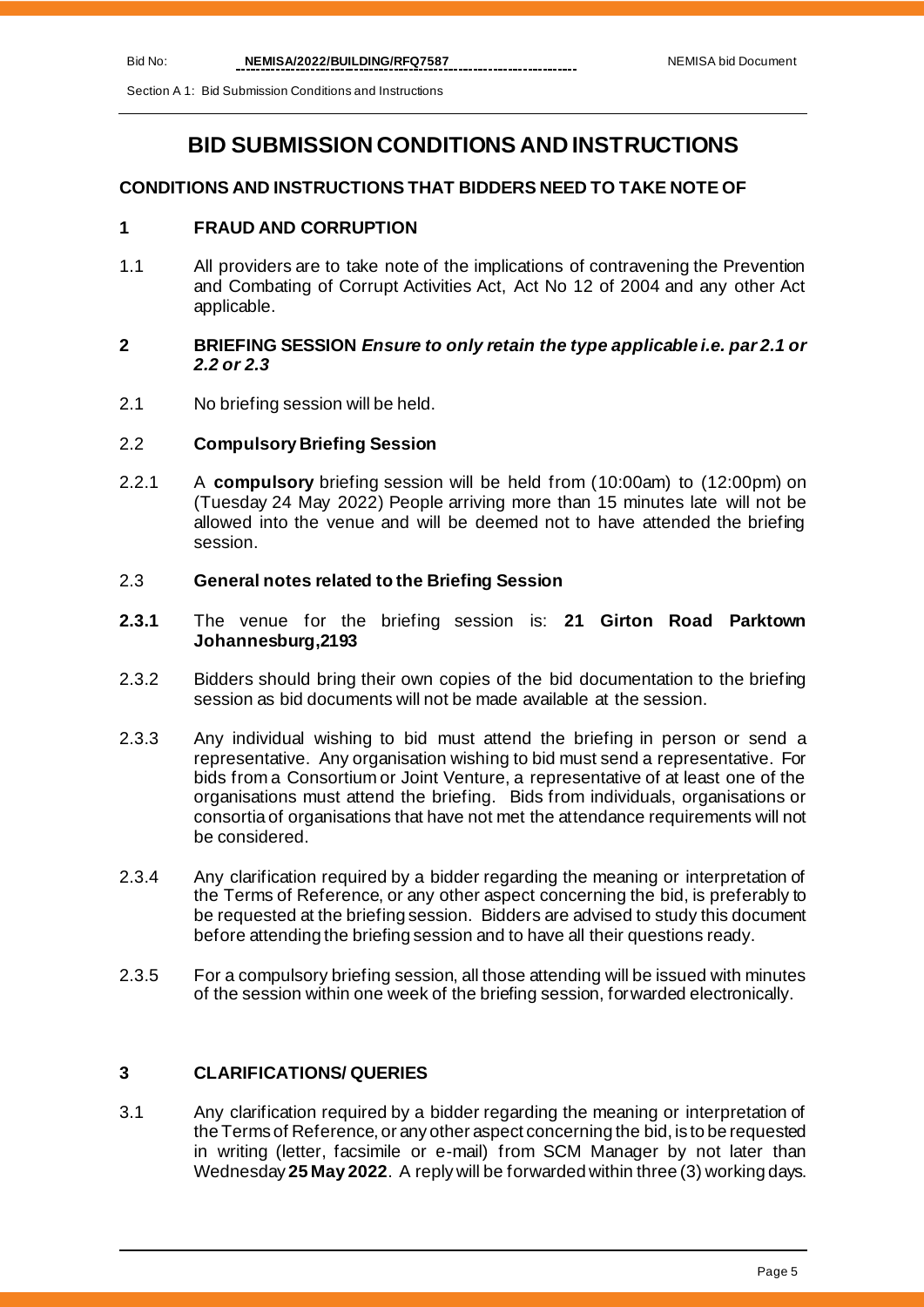Telephonic requests for clarification will not be accepted. If appropriate, the clarifying information will be made available to all Bidders by e-mail only. The bid number should be mentioned in all correspondence.

Contact details for SCM Manager: Telephone: 011 484 0583 E-Mail: [hensonm@nemisa.co.za](mailto:hensonm@nemisa.co.za)

### **4 SUBMITTING BIDS**

4.1 One (1) original document must be handed in/delivered to:

EMAILED TO: SCM **[scm1@nemisa.co.za](mailto:scm1@nemisa.co.za)**

**Bidders should ensure that bids are delivered to NEMISA before the closing date and time to the correct email address. If the bid is late, it will not be accepted for consideration. \* Refer to Paragraph 5 below**

### **5 LATE BIDS**

- 5.1 Bids received late shall not be considered. A bid will be considered late if it arrived even one second after 11:00 or any time thereafter. Bids received late shall be returned unopened to the bidder. Bidders are therefore strongly advised to ensure that bids be despatched allowing enough time for any unforeseen events that may delay the delivery of the bid.
- 5.2 The official Telkom time, which can be observed by dialling 1026 from any phone, will be used to verify the exact closing time.

### **6 PAYMENTS**

- 6.1 NEMISA will pay the Contractor the fees set out in the final contract according to the table of deliverables. No additional amounts will be payable by the NEMISA to the Contractor.
- 6.1.1 The Contractor shall from time to time during the duration of the contract, invoice NEMISA for the services rendered.
- 6.1.2 The invoice must be accompanied by supporting source document(s) containing detailed information, as NEMISA may reasonably require, for the purposes of establishing the specific nature, extent and quality of the services which were undertaken by the Contractor.
- 6.1.3 No payment will be made to the Contractor unless an original tax invoice complying with section 20 of the VAT Act No 89 of 1991, as amended, has been submitted to NEMISA.
- 6.1.4 Payment shall be made by bank transfer into the Contractor's back account normally 30 days after receipt of an acceptable, original, valid tax invoice. Money will only be transferred into a South African bank account. (Banking details must be submitted as soon as the bid is awarded).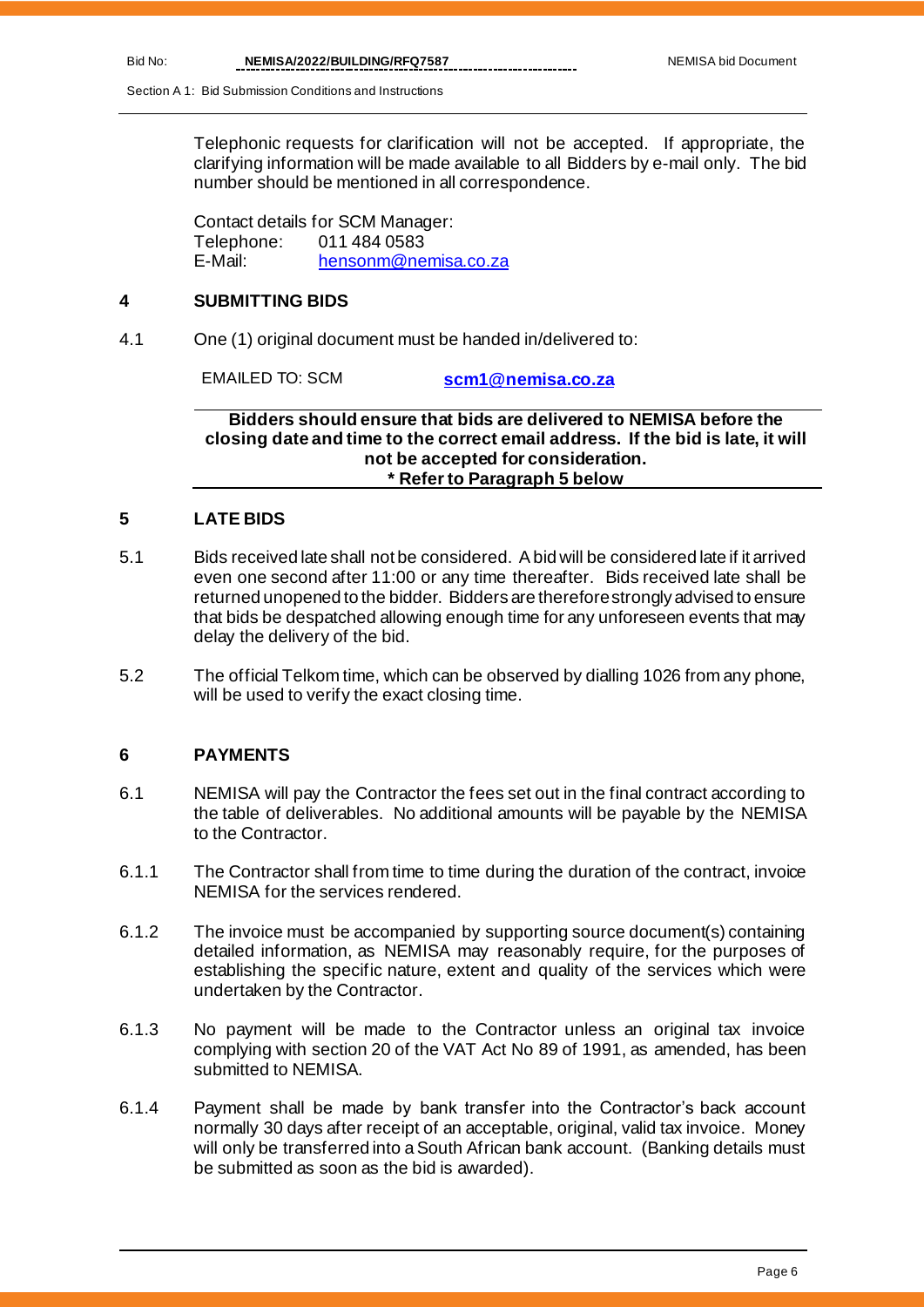6.2 The Contractor shall be responsible for accounting to the appropriate authorities for its income tax, VAT or other moneys required to be paid in terms of the applicable law.

### **7 GENERAL CONDITIONS OF CONTRACT**

7.1 The General Conditions of Contract must be accepted. The GCC can be downloaded from the Treasury Website. Please refer to the link below:

> [http://www.treasury.gov.za/divisions/ocpo/sc/GeneralConditions/General%20Conditions%20of%20](http://www.treasury.gov.za/divisions/ocpo/sc/GeneralConditions/General%20Conditions%20of%20Contract.pdf) [Contract.pdf](http://www.treasury.gov.za/divisions/ocpo/sc/GeneralConditions/General%20Conditions%20of%20Contract.pdf)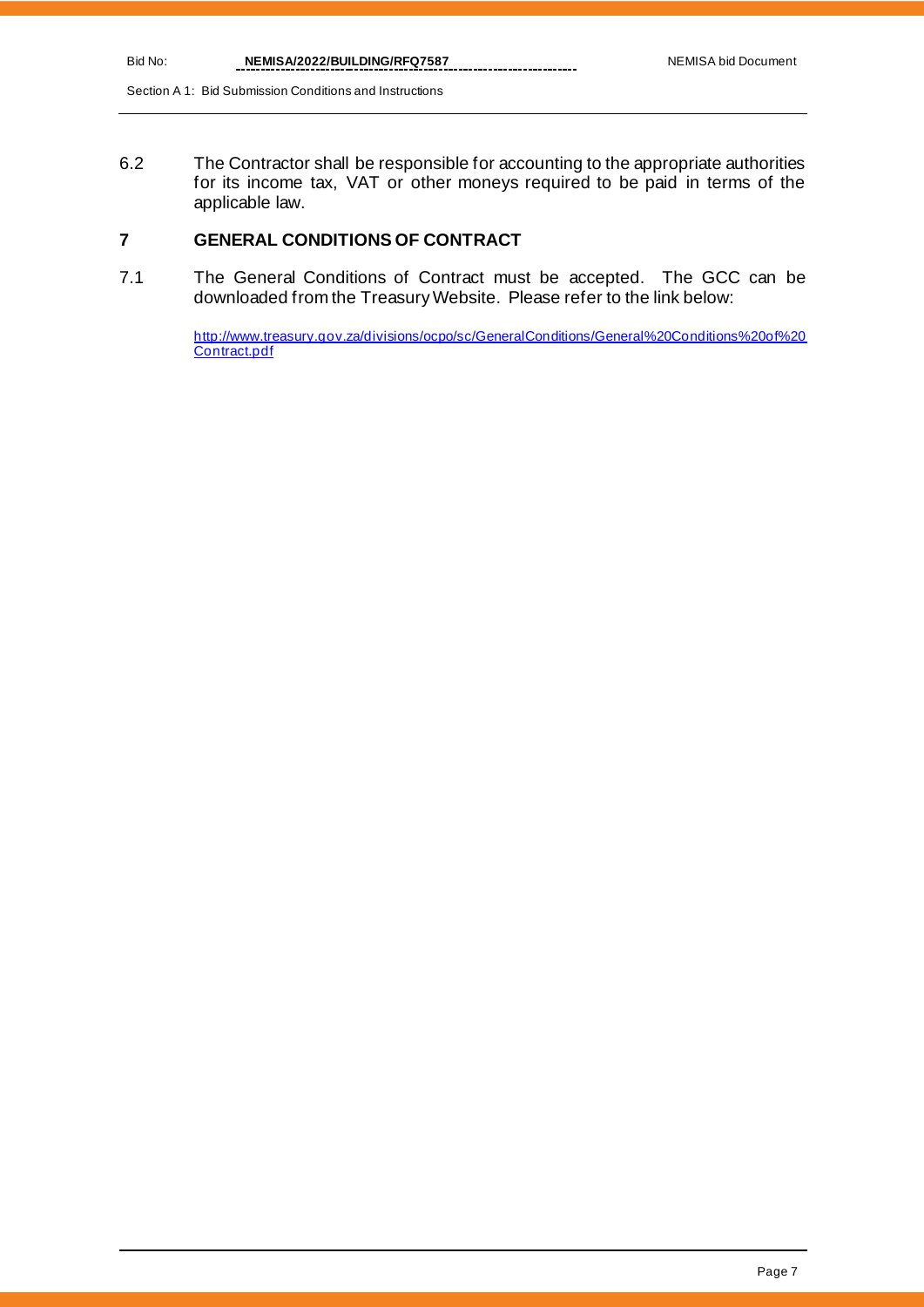Bid No: **NEMISA/2022/BUILDING/RFQ7587** NEMISA bid Document

Section A 1: Bid Submission Conditions and Instructions

# **TERMS OF REFERENCE (TOR)**

### **Background**

The National Electronic Media Institute of South Africa was established as a non-profit institute for education in terms of the Companies Act (1973) and is listed as a schedule 3A public entity in terms of the Public Finance Management Act (1999). NEMISA derives its mandate from the Department of Communications and Digital Technologies (DCDT).

### **Purpose**

NEMISA requires services of a qualified service provide who will assist the entity to demolishing, removing carpet and ceramic tiles in its current lease offices and reinstate the office to its original form.

### **Scope of work**

### **Floors**

- Remove carpets and screed or topping surface 1<sup>st</sup> floor, 2<sup>nd</sup> floor and third floor approximately 3400 m²
- Remove ceramic and screed or topping surface 1<sup>st</sup> floor, 2<sup>nd</sup> floor, and 3<sup>rd</sup> floor approximately 200 m²

### **Lights**

- Replace broken downlights and fluorescent lights in 1<sup>st</sup> floor, 2<sup>nd</sup> floor, and 3<sup>rd</sup> floor **Ceiling**
- Replace broken and removed ceiling boards in the whole building.
- •

### **Demolishing drywalling**

• Demolish drywalling floor plans which identifies these walls shall be provided.

### **Paint works and Marketing**

- Paint all the solid walls with white paint.
- Remove and relocate all office doors to the SABC offices.
- Repair damaged walls and paint.
- Remove all external signage

### **Kitchens**

Remove kitchen cupboards in all the 4 kitchens

### **Summary**

- All carpets and tiles on floor to be removed and floors made good to receive finishing
- All damaged ceilings to be good
- All drywall to be removed as per plan and made good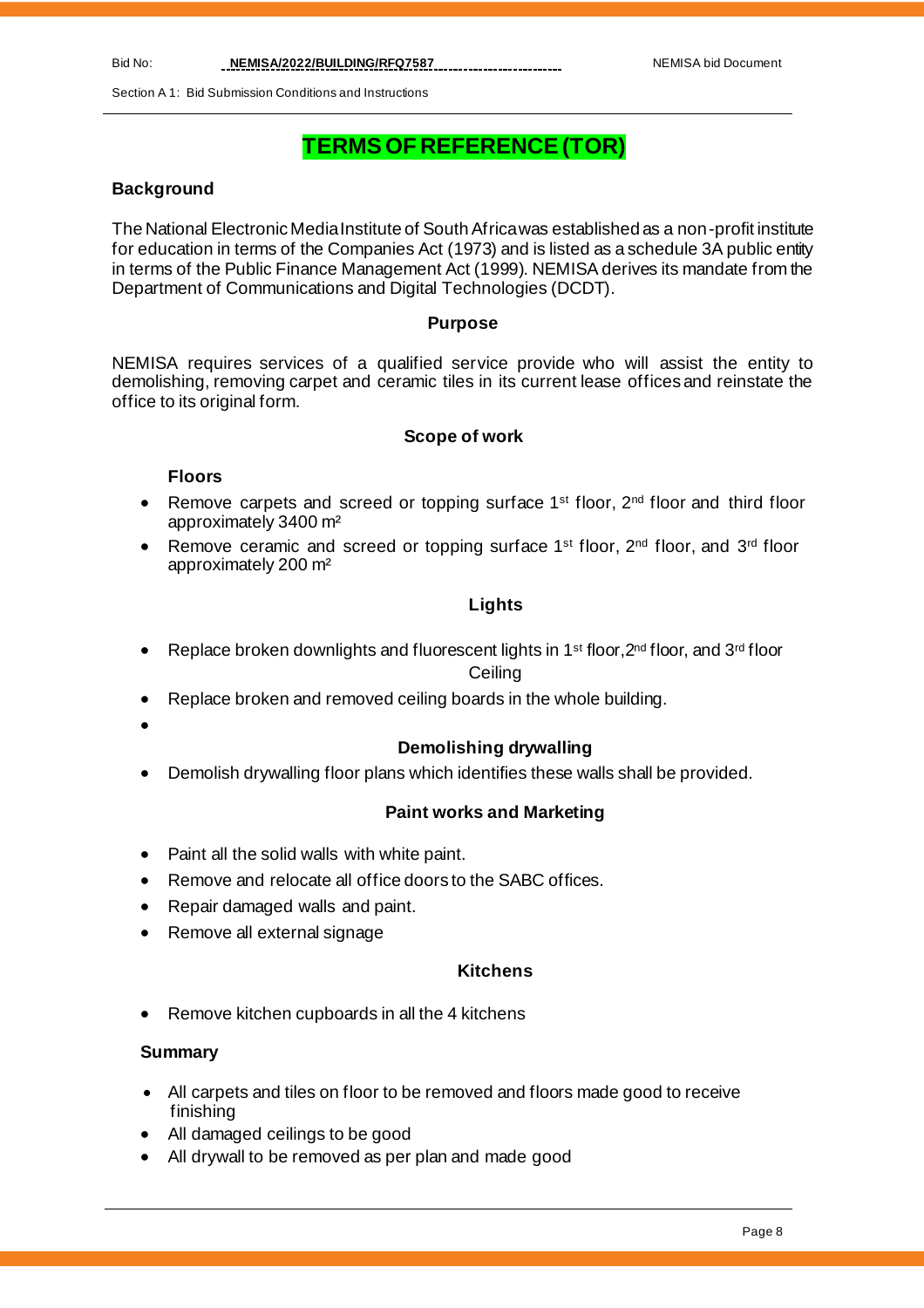- Bulkhead on 1<sup>st</sup> floor to be removed- and matching suspended acoustic tile ceiling installed.
- All signage from external walls and internal walls and glass to be remove and made good
- All lights and plugs to be functional and coc required
- All perimeter walls to be prep and painted white PVA
- All fire equipment to be checked and certificate required
- All internal toilets to be functional and defected/ broken items to be repaired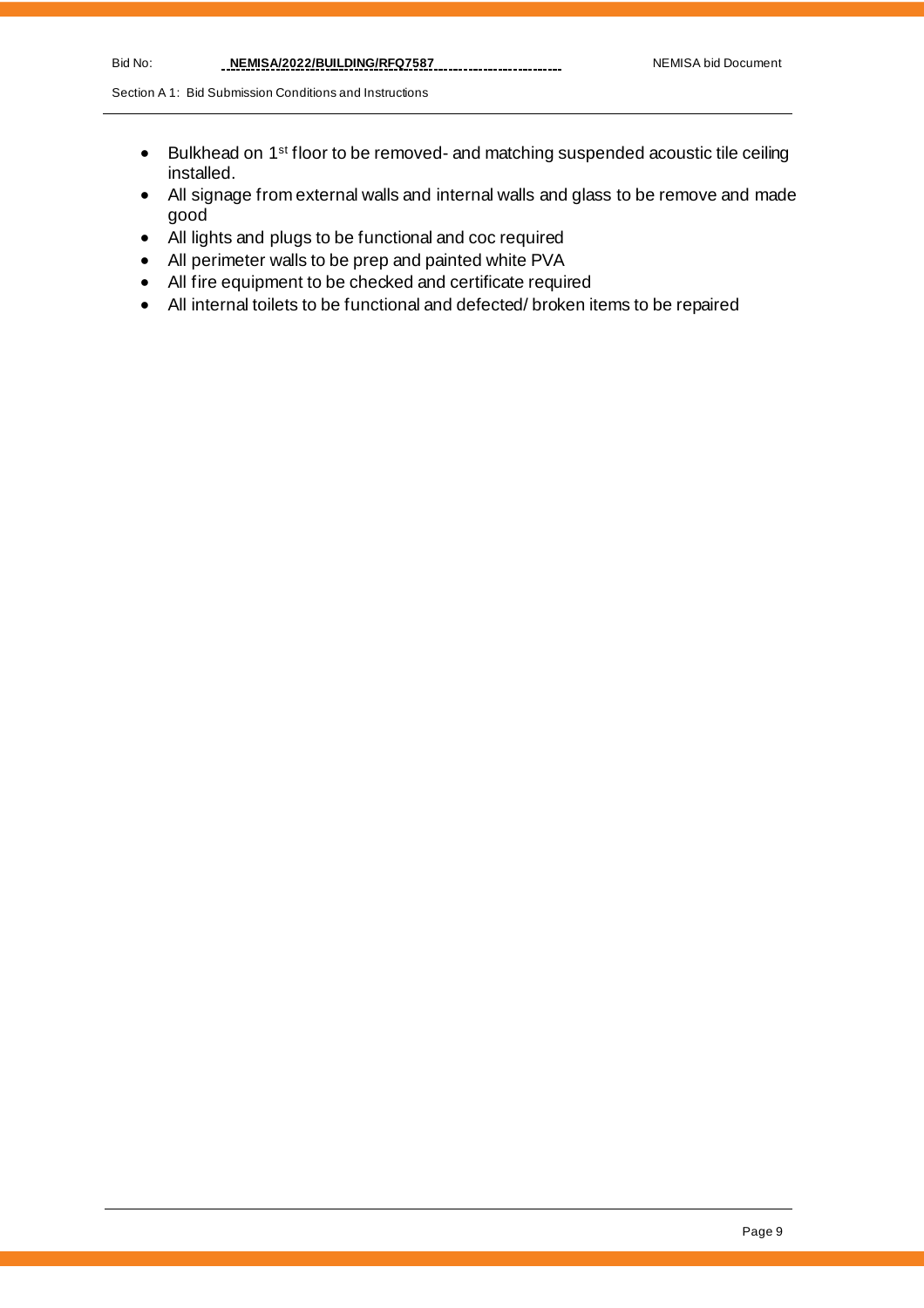### Bid No: **NEMISA/2022/BUILDING/RFQ7587**<br>NEMISA bid Document

Section A 2: Terms of Reference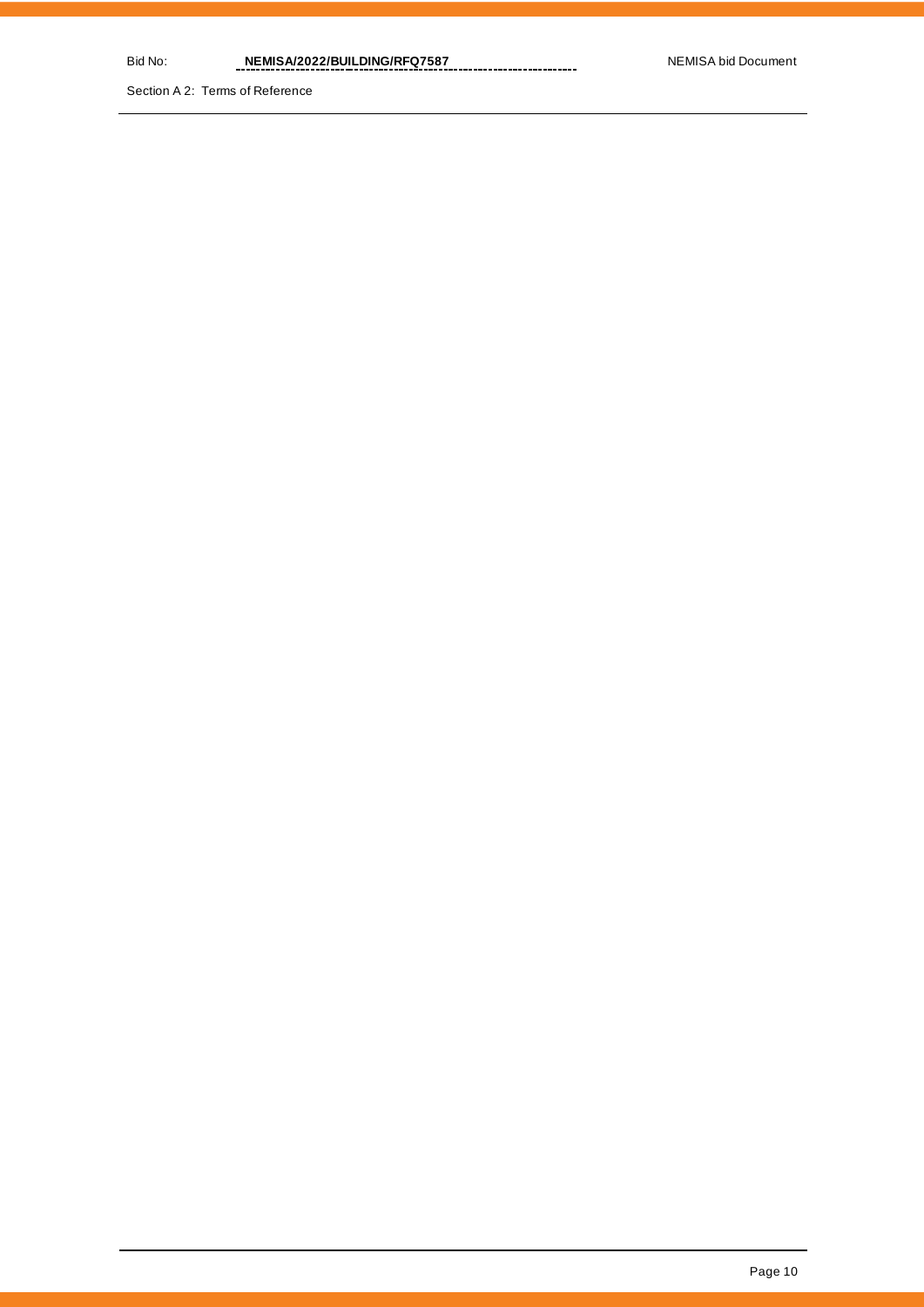Section A 3: Evaluation Process/ Criteria

**ALL BIDDERS MUST TAKE NOTE OF THE EVALUATION PROCESS THAT WILL BE FOLLOWED**

# **1 EVALUATION PROCESS**

### **1.1 PRE-QUALIFICATION**

- A letter of good standing in terms of COIDAor latest assessment and proof of payment thereof or proof of registration (only in cases of new registration) will suffice.
- Registered electrician with department of employment and labour, CV and certified must be provided.
- The electrician should issue the compliance certificate upon completion of the Project.
- CIBD registration
- Electrical COC

### **1.2 COMPLIANCE WITH MINIMUM REQUIREMENTS**

1.2.1 All bids duly lodged as specified in the Request for Bid will be examined to determine compliance with bid requirements and conditions. Bids with obvious deviations from the requirements/conditions will be eliminated from further consideration.

> Failure to comply with or submit any one of the following items, will render a bid nonresponsive and will not be evaluated further.

| <b>Reference</b> | <b>Description</b>                                  | <b>Compliant?</b> |  |
|------------------|-----------------------------------------------------|-------------------|--|
|                  |                                                     | YES               |  |
| Part 1           | Signed Special Conditions of Bid and Contract       |                   |  |
| Part 2           | <b>Tax Compliance Requirements</b>                  |                   |  |
| Part 3           | Completed and signed Declaration of Interest        |                   |  |
| Part 4           | Completed and signed Declaration of Bidder's past   |                   |  |
|                  | Supply Chain Management practices                   |                   |  |
| Part 5           | Completed and signed Certificate of Independent Bid |                   |  |
|                  | Determination                                       |                   |  |
| Part 7           | Completed and signed Invitation to Bid              |                   |  |
| Part 8           | Completed Pricing Schedule in the prescribed format |                   |  |
| Part 12          | Proof of registration on the CSD                    |                   |  |
| Part 13          | Registration certificates (COIDA, CIDB, COC, etc)   |                   |  |

### **1.3 DETERMINATION OF SCORE FOR FUNCTIONALITY**

1.3.1 The evaluation criteria and weights for functionality as indicated in the table in below, will apply.

| <b>FUNCTIONAL CRITERIA</b>                                                                            | <b>MAXIMUM TO</b><br><b>BE AWARDED</b> |
|-------------------------------------------------------------------------------------------------------|----------------------------------------|
| A letter of good standing in terms of COIDA or latest assessment and<br>proof of payment              | 20                                     |
| Registered electrician with department of employment and labour, CV<br>and certified must be provided | 20                                     |
| <b>CIBD Registration</b>                                                                              | 20                                     |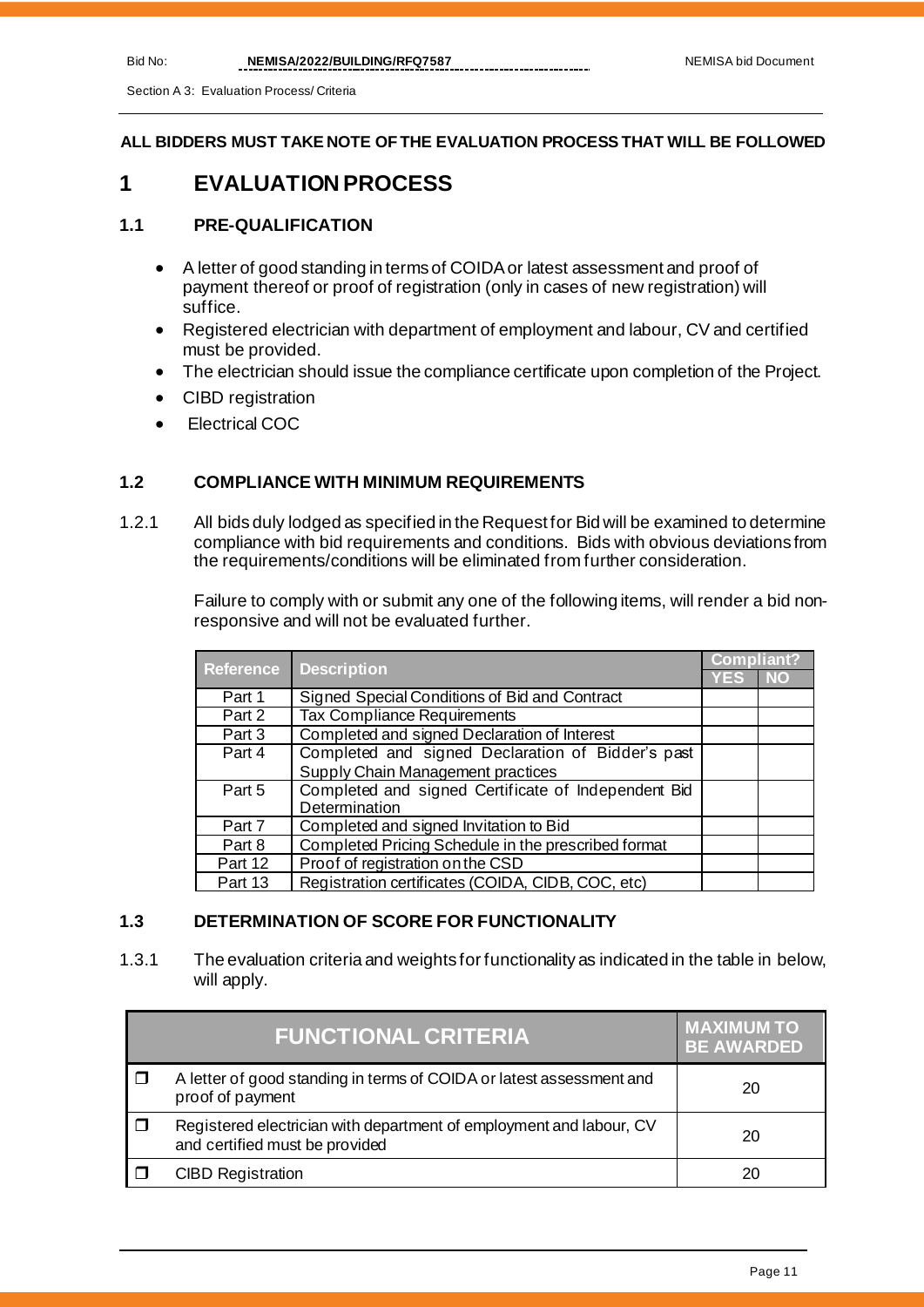Section A 3: Evaluation Process/ Criteria

|   | <b>FUNCTIONAL CRITERIA</b>                                                                                                                                                                                                                                                                                                                                                                                                              | <b>MAXIMUM TO</b><br><b>BE AWARDED</b> |
|---|-----------------------------------------------------------------------------------------------------------------------------------------------------------------------------------------------------------------------------------------------------------------------------------------------------------------------------------------------------------------------------------------------------------------------------------------|----------------------------------------|
|   | <b>Experience of the Bidder</b><br>5 Years or more – 20 points<br>$\circ$<br>4 years but less than 5 years - 16 points<br>$\circ$<br>3 years but less than 4 years - 12 points<br>$\circ$<br>2 years but less than $3$ years $-8$ points<br>$\circ$<br>1 year but less than 2 years $-4$ points<br>$\circ$<br>Less than 1 year experience $-0$ points<br>$\circ$                                                                        | 20                                     |
| □ | Ability and competence: Describe the ability to meet tight deadlines,<br>especially on a short time frame and have examples of how past tight<br>deadlines have been met successfully (10)<br>Methodology to undertake the scope of work as mentioned above<br>(Scope of Work)- with proposed Project Management Plan/Approach<br>including management of projects, management report, customer<br>support and afterhours services (10) | 20                                     |
|   | <b>Maximum total for functionality</b>                                                                                                                                                                                                                                                                                                                                                                                                  | 100                                    |

- 1.3.2 The score for functionality shall be calculated as follows:
	- $\Box$  Each panel member shall award values for each individual criterion on a score sheet. The value scored for each criterion shall be multiplied with the specified weighting for the relevant criterion to obtain the marks scored for the various criteria. These marks should be added to obtain the total score for functionality.
	- $\Box$  The score of each panel member shall be added together and divided by the number of panel members to establish the average score obtained by each individual bidder for functionality.

### **1.4 ELIMINATION OF PROPOSALS ON GROUNDS OF FUNCTIONALITY**

1.4.1 Bids that score less than **70%** of the marks available for functionality will be eliminated from further consideration. Marks will therefore not be awarded for their cost proposals or for preference.

### **1.5 PRICE AND B-BBEE STATUS LEVEL POINTS**

- 1.5.1 All remaining bids will be evaluated as follows:
- 1.5.2 The 80/20 preference point system will be applied. Points for price and B-BBEE status level certificate will be awarded in accordance with the stipulations in the Preference Point Claim Form in terms of the Preferential Procurement Regulations, 2017.
- 1.5.3 If appropriate, implied contract price adjustments will be made to the cost proposals of all remaining bids.
- 1.5.4 The point scored for the B-BBEE status level certificate for each acceptable bid will now be added to the price point.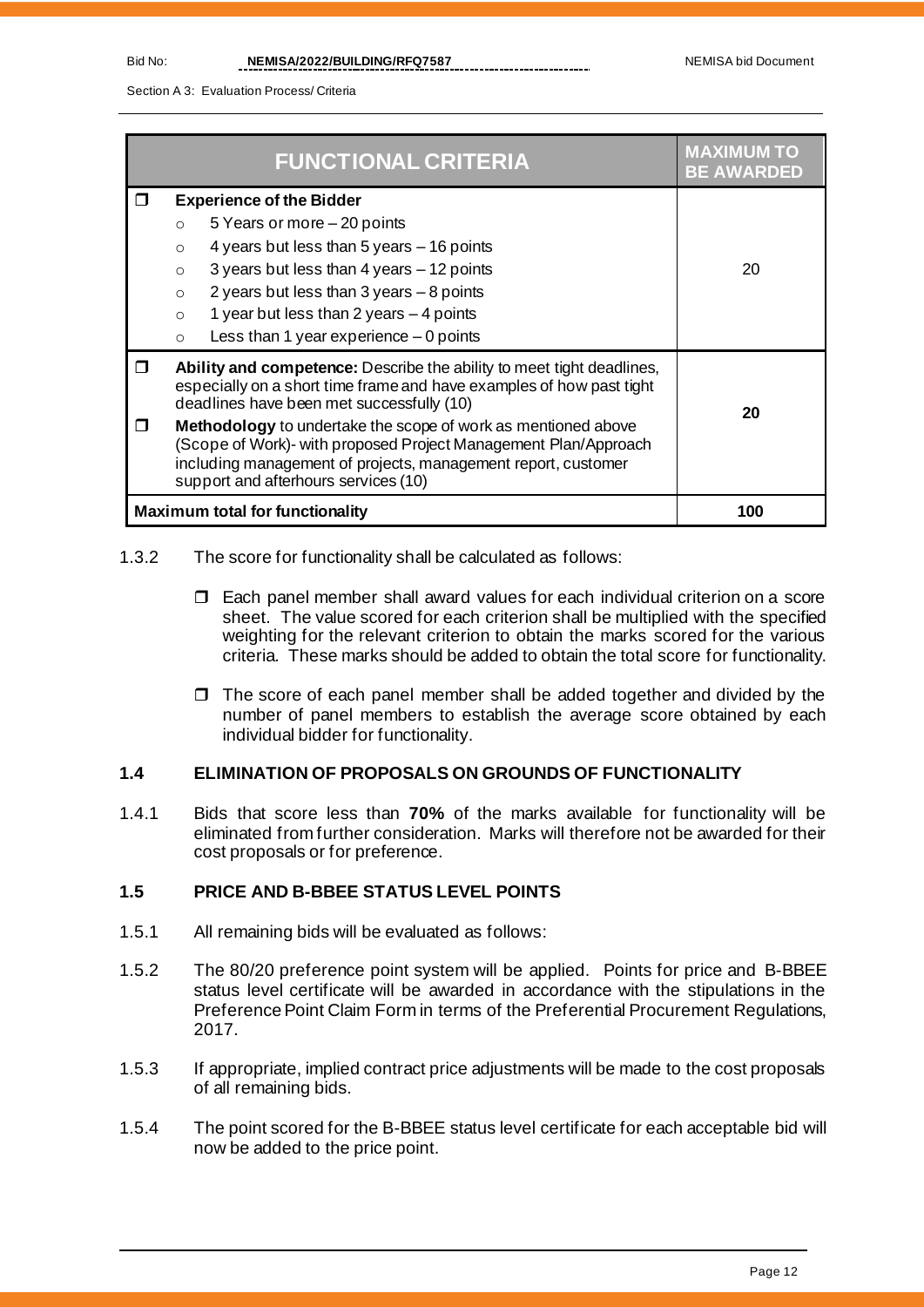Section A 3: Evaluation Process/ Criteria

1.5.5 The Evaluation Committee may recommend that the contract be awarded to the bidder obtaining the highest aggregate mark as determined by 1.5.4 or to a lower scoring bid on justifiable grounds.

### **1.6 ADJUDICATION OF BID**

1.6.1 The relevant award structure will consider the recommendations and make the final award. The successful bidder will usually be the service provider scoring the highest number of points or it may be a lower scoring bid on justifiable grounds or no award at all.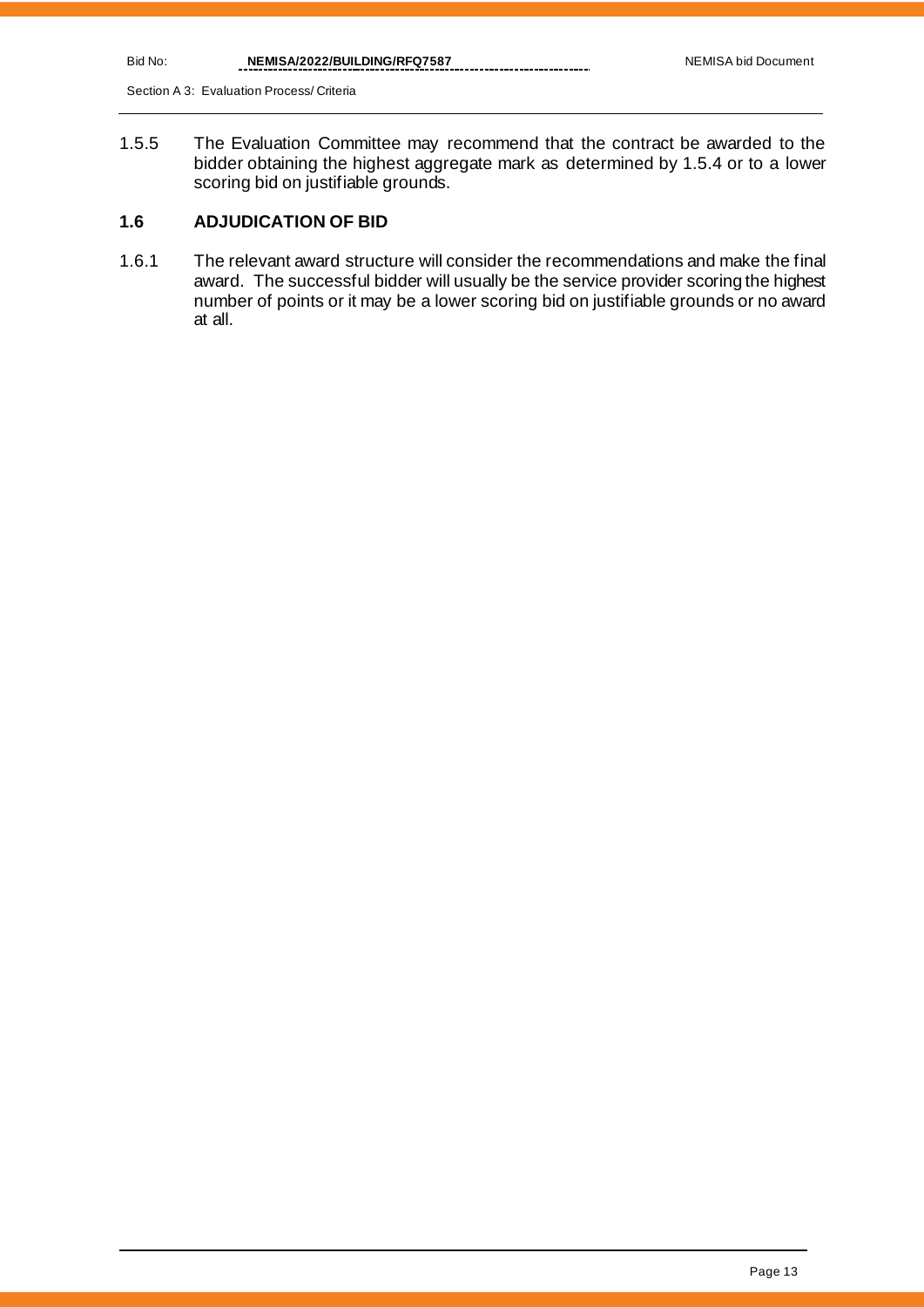Section A 4: Contract Form

# **CONTRACT FORM: RENDERING OF SERVICES**

THIS FORM MUST BE FILLED IN DUPLICATE BY BOTH THE SERVICE PROVIDER (PART 1) AND THE PURCHASER (PART 2). BOTH FORMS MUST BE SIGNED IN THE ORIGINAL SO THAT THE SERVICE PROVIDER AND THE PURCHASER WOULD BE IN POSSESSION OF ORIGINALLY SIGNED CONTRACTS FOR THEIR RESPECTIVE RECORDS.

### **PART 1 (TO BE FILLED IN BY THE SERVICE PROVIDER)**

- 1. I/we hereby undertake to render services described in the attached bidding documents to NEMISA in accordance with the requirements and task directives/proposals specifications stipulated in Bid Number NEMISA/2022/BUILDING/RFQ7587 at the price/s quoted. My/our offer/s remain binding upon me/us and open for acceptance by the Purchaser during the validity period indicated and calculated from the closing date of the bid.
- 2. The following documents shall be deemed to form and be read and construed as part of this agreement:
- 2.1 Bidding documents, viz
	- $\Box$  Invitation to bid
	- $\Box$  Tax clearance certificate
	- $\Box$  Pricing schedule(s)
	- $\Box$  Filled in terms of reference/task directive/proposal
	- Preference claims for Broad Based Black Economic Empowermen t Status Level of Contribution in terms of the Preferential Procurement Regulations 2017;
	- $\Box$  Declaration of interest
	- $\Box$  Declaration of bidder's past SCM practices
	- $\Box$  Special Conditions of Contract
- 2.2 General Conditions of Contract
- 2.3 Other (specify)
- 3. I/we confirm that I/we have satisfied myself as to the correctness and validity of my/our bid; that the price(s) and rate(s) quoted cover all the services specified in the bidding documents; that the price(s) and rate(s) cover all my obligations and I accept that any mistakes regarding price(s) and rate(s) and calculations will be at my own risk.
- 4. I/we accept full responsibility for the proper execution and fulfilment of all obligations and conditions devolving on me/us under this agreement as the principal liable for the due fulfilment of this contract.
- 5. I/we declare that I/we have no participation in any collusive practices with any bidder or any other person regarding this or any other bid.
- 6. I confirm that I am duly authorised to sign this contract.

| NAME (PRINT)    | <b>WITNESSES</b> |
|-----------------|------------------|
| <b>CAPACITY</b> |                  |
| SIGNATURE       | 2                |
| NAME OF FIRM    | DATE:            |
| DATE            |                  |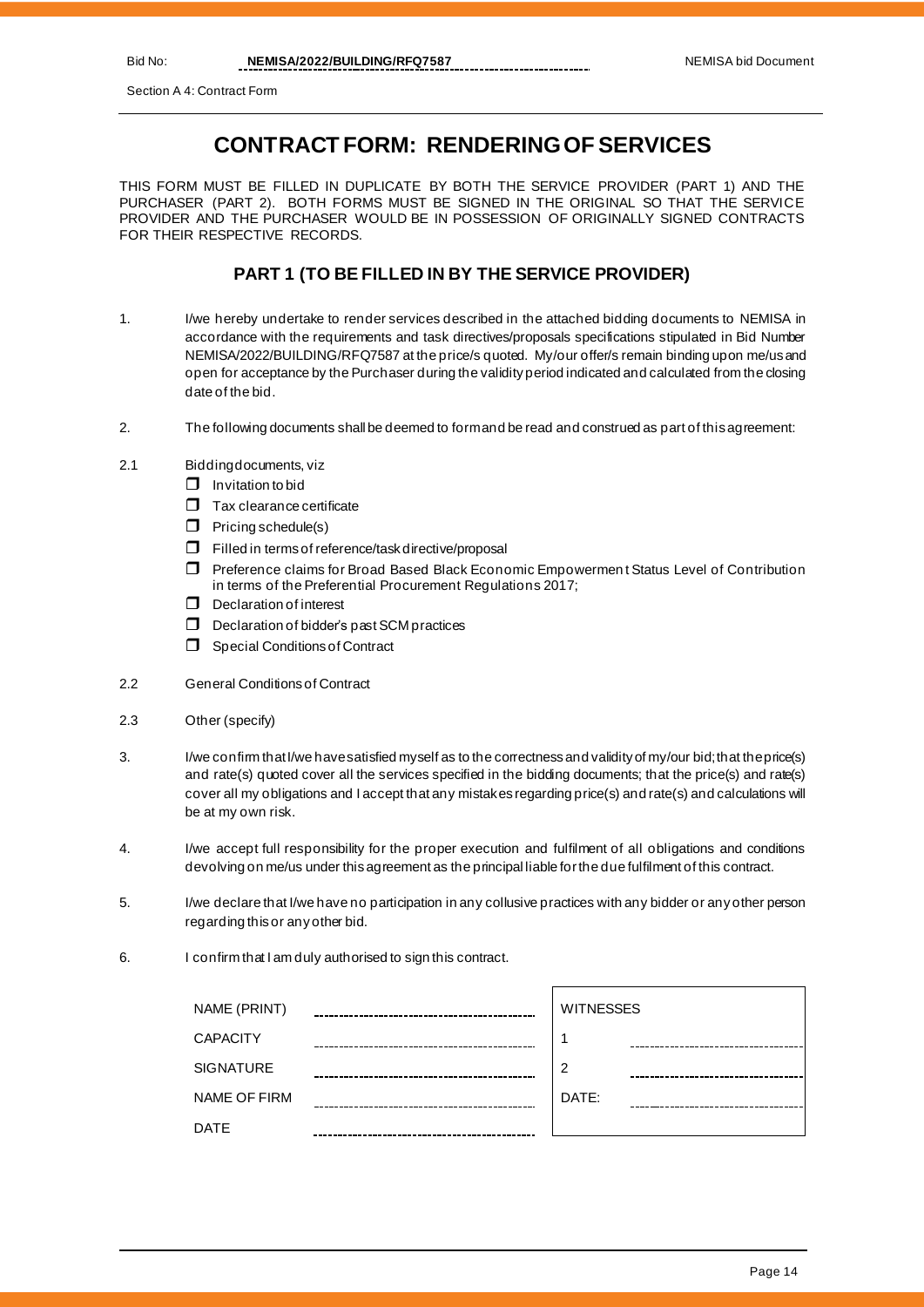Section A 4: Contract Form

# **CONTRACT FORM: RENDERING OF SERVICES**

### **PART 2 (TO BE FILLED IN BY THE PURCHASER)**

- 1. I ……………………………………………………..……………… in my capacity as …………………………………………….. accept your bid under reference number ……………………………………………. dated ……………………………………. for the rendering of services indicated hereunder and/or further specified in the annexures.
- 1. An official order indicating service delivery instructions is forthcoming.
- 2. I undertake to make payment for the services rendered in accordance with the terms and conditions of the contract within 30 (thirty) days after receipt of an invoice.

| <b>DESCRIPTION OF SERVICE</b> | PRICE (VAT INCL) | <b>COMPLETION</b><br><b>DATE</b> | <b>B-BBEE STATUS</b><br><b>LEVEL OF</b><br><b>CONTRIBUTION</b> |
|-------------------------------|------------------|----------------------------------|----------------------------------------------------------------|
|                               |                  |                                  |                                                                |
|                               |                  |                                  |                                                                |

3. I confirm that I am duly authorised to sign this contract.

| SIGNED AT             | <b>ON</b><br><u> 1988 - Johann Harrison, mars eta bainar eta erroma</u> |                                                                        |
|-----------------------|-------------------------------------------------------------------------|------------------------------------------------------------------------|
| NAME (PRINT)          |                                                                         |                                                                        |
| <b>SIGNATURE</b>      |                                                                         |                                                                        |
| <b>OFFICIAL STAMP</b> |                                                                         | <b>WITNESSES</b><br>1<br>2<br>DATE:<br>------------------------------- |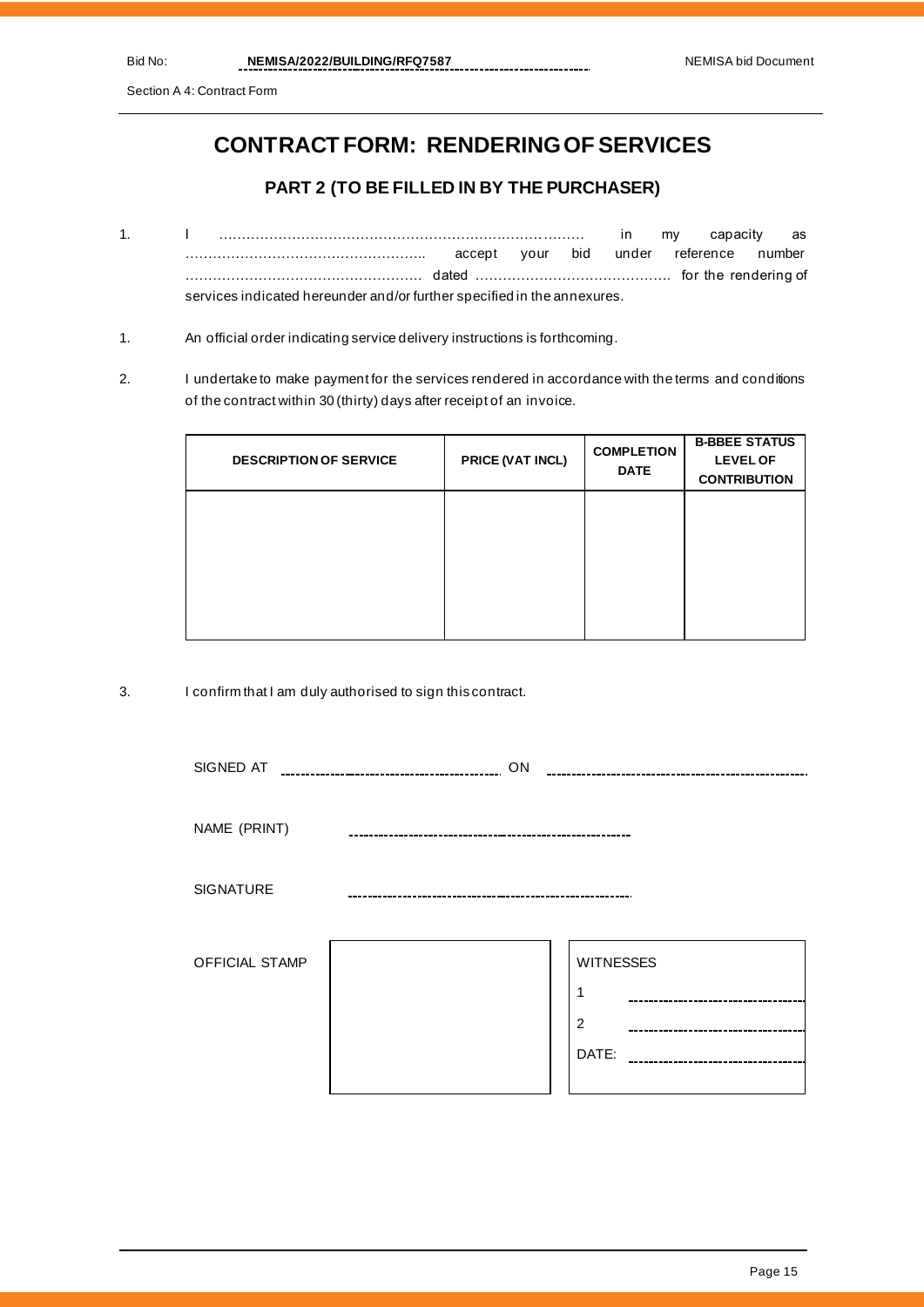Section B

# **SECTION B**

# **This section must be completed and returned or supplied with bids as prescribed.**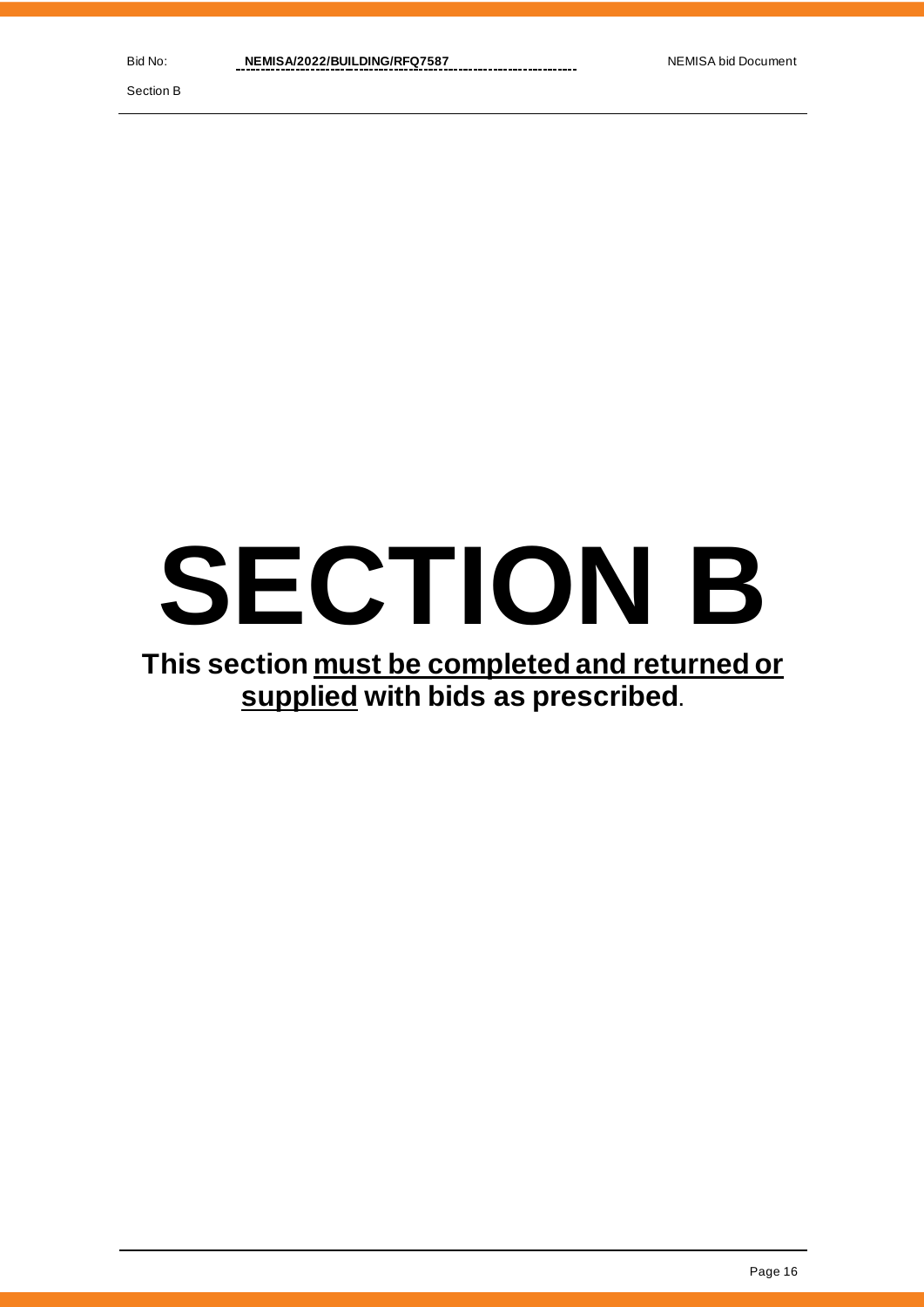# **SPECIAL CONDITIONS OF BID AND CONTRACT Return as Part 1**

|                         | <b>SPECIAL CONDITIONS</b>                                                                                                                                                                                                                                           |
|-------------------------|---------------------------------------------------------------------------------------------------------------------------------------------------------------------------------------------------------------------------------------------------------------------|
|                         |                                                                                                                                                                                                                                                                     |
| $\mathbf 1$             | <b>GENERAL</b>                                                                                                                                                                                                                                                      |
| 1.1                     | The Bidder must clearly state if a deviation from these special conditions are offered and<br>the reason therefor. If an explanatory note is provided, the paragraph reference must be<br>indicated in a supporting appendix to the application submission.         |
| $\overline{1.2}$        | Should Bidders fail to indicate agreement/compliance or otherwise, the NEMISA will<br>assume that the Bidder is in compliance or agreement with the statement(s) as specified<br>in this bid.                                                                       |
| 1.3                     | Bids not completed in this manner may be considered incomplete and rejected.                                                                                                                                                                                        |
| 1.4                     | NEMISA shall not be liable for any expense incurred by the Bidder in the preparation and<br>submission of a bid.                                                                                                                                                    |
| $\mathbf{2}$            | <b>CANCELLATION OF PROCUREMENT PROCESS</b>                                                                                                                                                                                                                          |
|                         |                                                                                                                                                                                                                                                                     |
| 2.1                     | This procurement process can be postponed or cancelled at any stage at the sole<br>discretion of NEMISA provided that such cancellation or postponement takes place prior<br>to entering into a contract with a specific service provider to which the bid relates. |
| 3                       | BID SUBMISSION CONDITIONS, INSTRUCTION AND EVALUATION<br><b>PROCESS/CRITERIA</b>                                                                                                                                                                                    |
| 3.1                     | The Bid submission conditions and instructions as well as the evaluation process/criteria<br>have been noted.                                                                                                                                                       |
| $\overline{\mathbf{4}}$ | <b>NEGOTIATION AND CONTRACTING</b>                                                                                                                                                                                                                                  |
| 4.1                     | NEMISA have the right to enter into negotiation with one or more Bidders regarding any<br>terms and conditions, including price(s), of a proposed contract.                                                                                                         |
| 4.2                     | Under no circumstances will negotiation with any Bidders, including preferred Bidders,<br>constitute an award <sup>1</sup> or promise/ undertaking to award the contract.                                                                                           |
| 4.3                     | NEMISA shall not be obliged to accept the lowest or any bid, offer or proposal.                                                                                                                                                                                     |
|                         |                                                                                                                                                                                                                                                                     |
| 4.4                     | A contract will only be deemed to be concluded when reduced to writing in a formal contract<br>and Service Level Agreement (if applicable) signed by the designated responsible person<br>of both parties. The designated responsible person of NEMISA is the CEO.  |
| 4.5                     | NEMISA also reserves the right to enter into one contract with a Bidder for all required<br>functions or into more than one contract with different Bidders for different functions.                                                                                |
|                         |                                                                                                                                                                                                                                                                     |

<sup>1</sup> See GLOSSARY.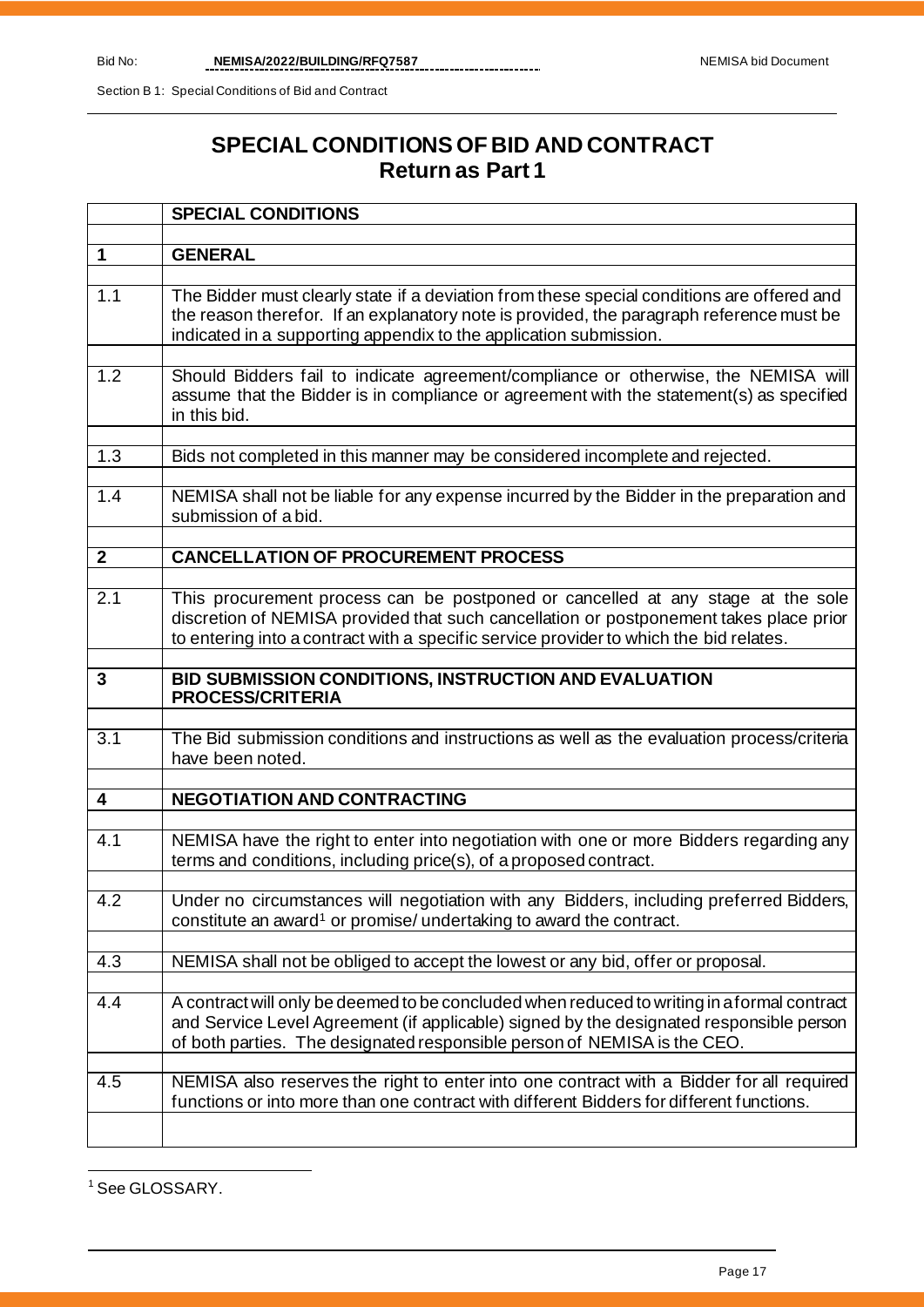| 5                | <b>ACCESS TO INFORMATION</b>                                                                                                                                                                                                                                                                                                                                                              |
|------------------|-------------------------------------------------------------------------------------------------------------------------------------------------------------------------------------------------------------------------------------------------------------------------------------------------------------------------------------------------------------------------------------------|
| 5.1              | All bidders will be informed of the status of their bid once the procurement process has<br>been completed.                                                                                                                                                                                                                                                                               |
| $\overline{5.2}$ | Requests for information regarding the bid process will be dealt with in line with the<br>NEMISA SCM Policy and relevant legislation.                                                                                                                                                                                                                                                     |
| 6                | <b>REASONS FOR REJECTION</b>                                                                                                                                                                                                                                                                                                                                                              |
|                  |                                                                                                                                                                                                                                                                                                                                                                                           |
| 6.1              | NEMISA shall reject a proposal for the award of a contract if the recommended Bidder has<br>committed a proven corrupt or fraudulent act in competing for the particular contract.                                                                                                                                                                                                        |
| 6.2              | The NEMISA may disregard the bid of any bidder if that bidder, or any of its directors:<br>□ Have abused the SCM system of the NEMISA.<br>$\Box$ Have committed proven fraud or any other improper conduct in relation to such<br>system.<br>$\Box$ Have failed to perform on any previous contract and the proof exists.<br>Such actions shall be communicated to the National Treasury. |
| $\overline{7}$   | <b>GENERAL CONDITIONS OF CONTRACT</b>                                                                                                                                                                                                                                                                                                                                                     |
|                  |                                                                                                                                                                                                                                                                                                                                                                                           |
| 7.1              | The General Conditions of Contract must be accepted.                                                                                                                                                                                                                                                                                                                                      |
| 8                | <b>ADDITIONAL INFORMATION REQUIREMENTS</b>                                                                                                                                                                                                                                                                                                                                                |
|                  |                                                                                                                                                                                                                                                                                                                                                                                           |
| 8.1              | During evaluation of the bids, additional information may be requested in writing from<br>Bidders. Replies to such request must be submitted, within 5 (five) working days or as<br>otherwise indicated. Failure to comply, may lead to your bid being disregarded.                                                                                                                       |
| 8.2              | No additional information will be accepted from any individual Bidder without such<br>information having been requested                                                                                                                                                                                                                                                                   |
| 9                | <b>CONFIDENTIALITY</b>                                                                                                                                                                                                                                                                                                                                                                    |
|                  |                                                                                                                                                                                                                                                                                                                                                                                           |
| 9.1              | The bid and all information in connection therewith shall be held in strict confidence by<br>Bidders and usage of such information shall be limited to the preparation of the bid. Bidders<br>shall undertake to limit the number of copies of this document.                                                                                                                             |
| 10               | INTELLECTUAL PROPERTY, INVENTIONS AND COPYRIGHT                                                                                                                                                                                                                                                                                                                                           |
|                  |                                                                                                                                                                                                                                                                                                                                                                                           |
| 10.1             | Copyright of all documentation relating to this contract belongs to the client. The successful<br>Bidder may not disclose any information, documentation or products to other clients without<br>the written approval of the accounting authority or the delegate.                                                                                                                        |
| 10.2             | This paragraph shall survive termination of this contract.                                                                                                                                                                                                                                                                                                                                |
|                  |                                                                                                                                                                                                                                                                                                                                                                                           |
| 11<br>11.1       | <b>NON-COMPLIANCE WITH DELIVERY TERMS</b><br>As soon as it becomes known to the contractor that he/she will not be able to deliver the<br>services within the delivery period and/or against the quoted price and/or as specified,<br>NEMISA must be given immediate written notice to this effect. NEMISA reserves the right<br>to implement remedies as provided for in the GCC.        |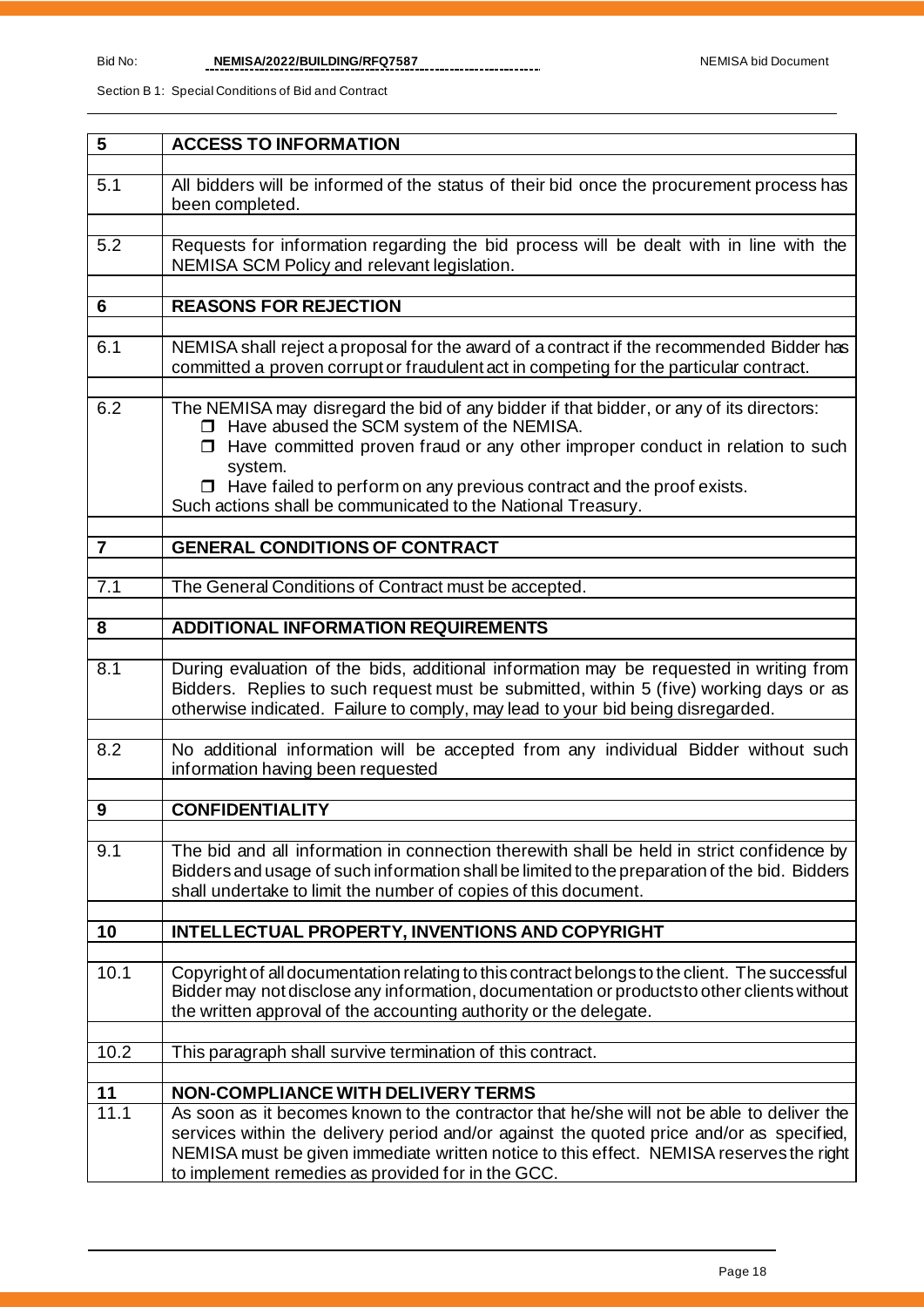| The Contractor warrants that it is able to conclude this Agreement to the satisfaction of                                                                                                                                                                                                                                                                                    |
|------------------------------------------------------------------------------------------------------------------------------------------------------------------------------------------------------------------------------------------------------------------------------------------------------------------------------------------------------------------------------|
|                                                                                                                                                                                                                                                                                                                                                                              |
|                                                                                                                                                                                                                                                                                                                                                                              |
| The waiver (whether express or implied) by any Party of any breach of the terms or<br>conditions of this contract by the other Party shall not prejudice any remedy of the waiving<br>party in respect of any continuing or other breach of the terms and conditions hereof.                                                                                                 |
| No favour, delay, relaxation or indulgence on the part of any Party in exercising any power<br>or right conferred on such Party in terms of this contract shall operate as a waiver of such<br>power or right nor shall any single or partial exercise of any such power or right under this                                                                                 |
|                                                                                                                                                                                                                                                                                                                                                                              |
|                                                                                                                                                                                                                                                                                                                                                                              |
| On termination of this agreement, the contractor shall, on demand hand over all<br>documentation provided as part of the project and all deliverables, etc., without the right of                                                                                                                                                                                            |
|                                                                                                                                                                                                                                                                                                                                                                              |
| No agreement to amend or vary a contract or order or the conditions, stipulations or<br>provisions thereof shall be valid and of any force and effect unless such agreement to<br>amend or vary is entered into in writing and signed by the contracting parties. Any waiver<br>of the requirement that the agreement to amend or vary shall be in writing, shall also be in |
|                                                                                                                                                                                                                                                                                                                                                                              |
|                                                                                                                                                                                                                                                                                                                                                                              |
| It is a requirement that all suppliers/services providers to NEMISA shall be registered on                                                                                                                                                                                                                                                                                   |
| Bidders are therefore required to register as a supplier on the CSD before submitting a bid.                                                                                                                                                                                                                                                                                 |
|                                                                                                                                                                                                                                                                                                                                                                              |
| Bidders are therefore required to submit proof of their registration on the CSD, or if not yet                                                                                                                                                                                                                                                                               |
| No bid will be awarded and a contract concluded with a bidder who is not registered on the                                                                                                                                                                                                                                                                                   |
|                                                                                                                                                                                                                                                                                                                                                                              |
|                                                                                                                                                                                                                                                                                                                                                                              |
| Bidders must complete all the necessary bid documents and undertakings required in this<br>bid document. Bidders are advised that their proposal should be concise, written in plain                                                                                                                                                                                         |
|                                                                                                                                                                                                                                                                                                                                                                              |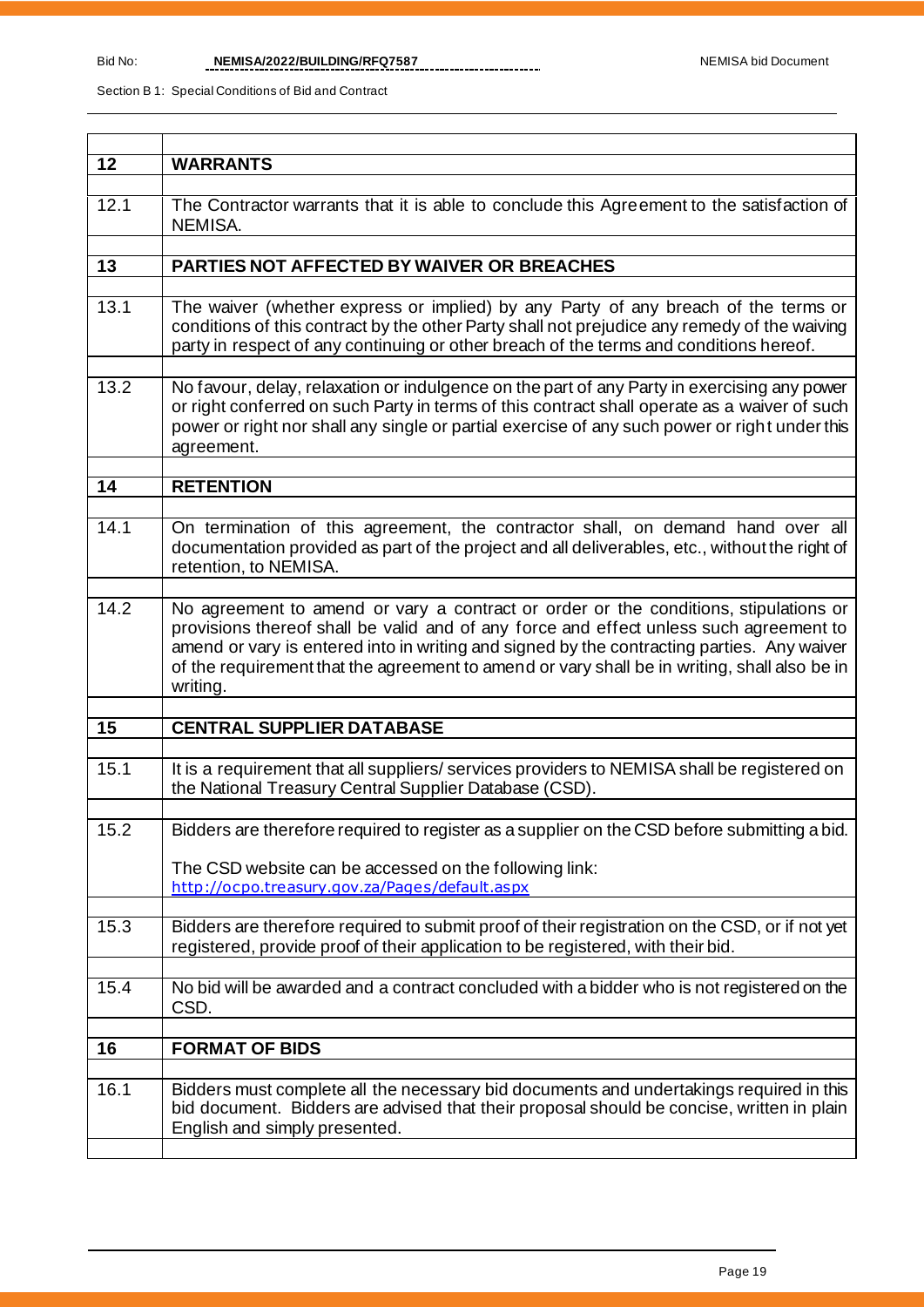| 16.2   | Bidders are to set out their proposal in the format prescribed hereunder. This means                                                                                                                               |
|--------|--------------------------------------------------------------------------------------------------------------------------------------------------------------------------------------------------------------------|
|        | that the proposal must be structured in the parts noted below. Information not submitted                                                                                                                           |
|        | in the relevant part, may not be considered for evaluation purposes.                                                                                                                                               |
| 16.3   | Part 1: Special Conditions of Bid and Contract                                                                                                                                                                     |
|        |                                                                                                                                                                                                                    |
| 16.3.1 | Bidders must initial each page and sign the last page and return the Special Conditions of<br>bid and Contract (Section B-1).                                                                                      |
|        | Bids submitted without a completed Special Conditions of Bid form will be deemed to be<br>non-responsive.                                                                                                          |
|        |                                                                                                                                                                                                                    |
| 16.4   | Part 2: SARS Tax Clearance Certificate(s)                                                                                                                                                                          |
| 16.4.1 | Bidders must ensure compliance with their tax obligations.                                                                                                                                                         |
|        | Bidders are required to submit their unique personal identification number (PIN) issued by<br>SARS to enable the organ of state to view the taxpayer's profile and tax status.                                     |
|        | Application for tax compliance status (TCS) or PIN may also be made via e-filing. In order<br>to use this provision, taxpayers will need to register with SARS as e-filers through the<br>website www.sars.gov.za. |
|        | Bidders may also submit a printed TCS together with the bid.                                                                                                                                                       |
|        | In bids where consortia/ joint ventures/ sub-contractors are involved, each party must<br>submit a separate proof of TCS/PIN/CSD number.                                                                           |
|        | Where no TCS is available, but the bidder is registered on the Central Supplier Database<br>(CSD), a CSD number must be provided.                                                                                  |
|        | Bids submitted without any one of the above particulars, will be deemed to be non-<br>responsive.                                                                                                                  |
|        |                                                                                                                                                                                                                    |
| 16.5   | Part 3: Declaration of Interest                                                                                                                                                                                    |
| 16.5.1 | <b>Each party</b> to the bid must complete and return the "Declaration of Interest" (Section B-2).                                                                                                                 |
|        | Bids submitted without a complete and signed Declaration of Interest will be deemed to be<br>non-responsive.                                                                                                       |
| 16.6   | Part 4: Declaration of Bidder's past Supply Chain Management practices                                                                                                                                             |
|        |                                                                                                                                                                                                                    |
| 16.6.1 | Each party to the bid must complete and return the "Declaration of bidder's past Supply<br>Chain Management practices" (Section B-3).                                                                              |
|        | Bids submitted without a completed and signed Declaration of bidder's past Supply Chain<br>Management practices will be deemed non-responsive.                                                                     |
|        |                                                                                                                                                                                                                    |
| 16.7   | Part 5: Certificate of Independent Bid Determination                                                                                                                                                               |
| 16.7.1 | <b>Each party</b> to the bid must complete and sign the Certificate (Section B-4).                                                                                                                                 |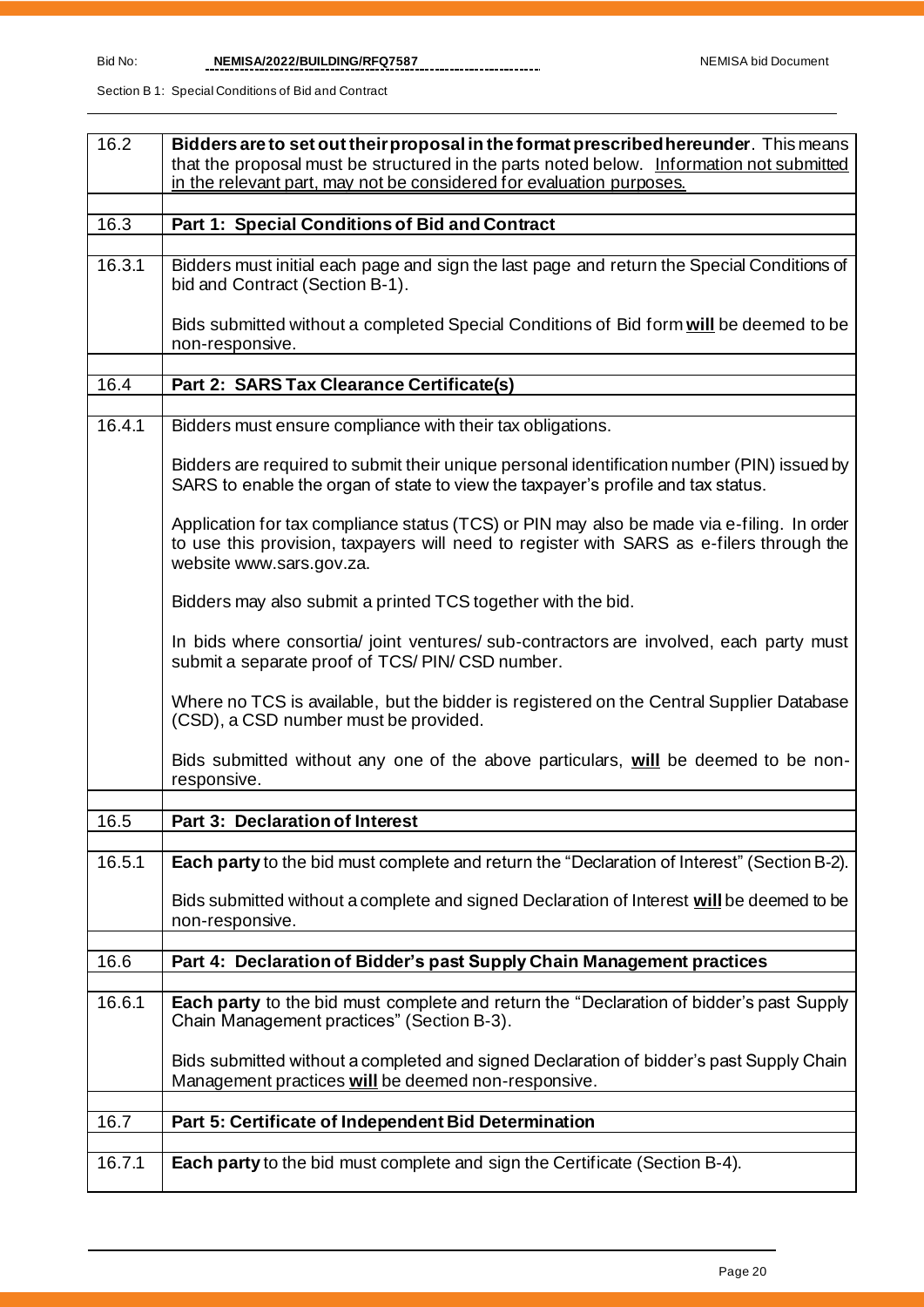|         | Bids submitted without a completed and signed Certificate of Independent Bid<br>Determination will be deemed non-responsive.                                                                                                                                                             |
|---------|------------------------------------------------------------------------------------------------------------------------------------------------------------------------------------------------------------------------------------------------------------------------------------------|
| 16.8    | Part 6: Preference Points Claim Form in terms of the Preferential Procurement<br><b>Regulations 2017</b>                                                                                                                                                                                 |
| 16.8.1  | Bidders must complete, sign and return the full "Preference Points Claim Form" (Section<br>B-5) document.                                                                                                                                                                                |
|         | In addition, a valid BEE certificate must be submitted.                                                                                                                                                                                                                                  |
|         | Quotes submitted without a completed and signed Preference Points Claim Form and a<br>valid BEE certificate will be awarded zero points for preference.                                                                                                                                  |
| 16.9    | Part 7: Invitation to Bid                                                                                                                                                                                                                                                                |
| 16.9.1  | Bidders must complete, sign and return the full "Invitation to Bid" (Section B-6) document.                                                                                                                                                                                              |
|         | Bids submitted without a completed and signed Invitation to Bid will be deemed to be<br>non-responsive.                                                                                                                                                                                  |
| 16.10   | Part 8: Pricing Schedule                                                                                                                                                                                                                                                                 |
| 16.10.1 | Any budget amount that may be indicated in this document shall be deemed to be a guide<br>only and Bidders are expected to submit a costing that is fair and reasonable.                                                                                                                 |
| 16.10.2 | All costs related to this assignment are to be allowed for in the pricing schedule and in the<br>formats prescribed and must be returned as part of the submission (Section B-7).                                                                                                        |
|         | Bids submitted without a price or with an incomplete price, will be deemed to be non-<br>responsive.                                                                                                                                                                                     |
|         |                                                                                                                                                                                                                                                                                          |
|         | VAT: Value Added Tax must be included and shown separately.<br>П.                                                                                                                                                                                                                        |
| 16.11   | Part 9: Technical approach                                                                                                                                                                                                                                                               |
| 16.11.1 | Bidders must submit a description of the methodology and approach that will be used to<br>perform the work as set out in the Terms of Reference. This methodology and approach<br>must demonstrate the Bidder's understanding of the requirement and also of the<br>environment.         |
| 16.11.2 | Bidders must, at least cover the under-mentioned in their technical approach and return<br>as part of their submission:                                                                                                                                                                  |
|         | Describe, in detail, exactly how they propose to carry out the activities to achieve the<br>0<br>outcomes identified in the terms of reference. They should identify any possible<br>problems that might hinder delivery and indicate how they will avoid, or overcome<br>such problems. |
|         | Describe how the work will be managed. Provide an organisation chart clearly<br>0<br>indicating:                                                                                                                                                                                         |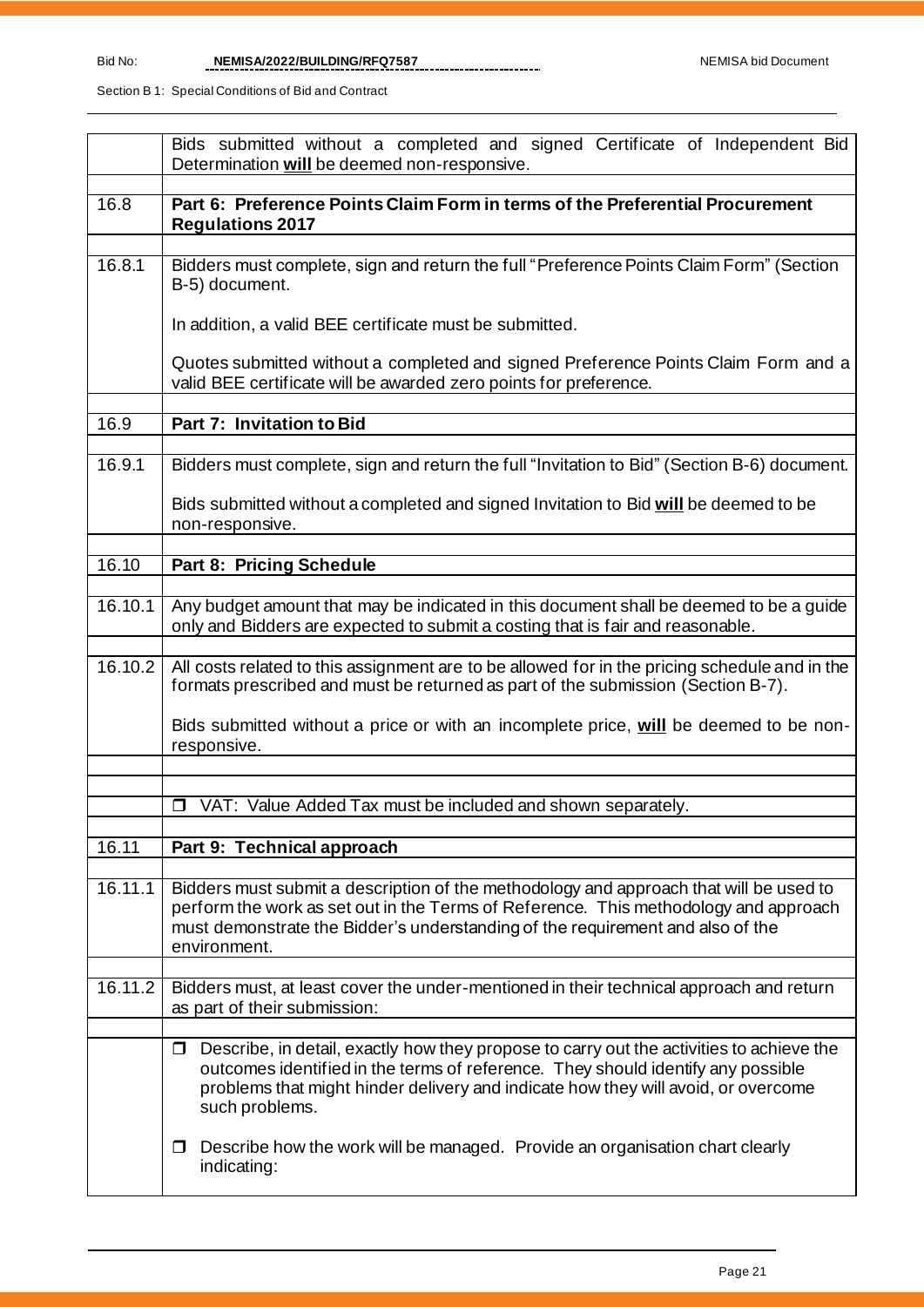|         | The lines of reporting and supervision within the Bidder's team.<br>п                                                                                                                                                                                                                                                                                                                                                                  |
|---------|----------------------------------------------------------------------------------------------------------------------------------------------------------------------------------------------------------------------------------------------------------------------------------------------------------------------------------------------------------------------------------------------------------------------------------------|
|         | The lines of reporting between the Bidder and the NEMISA and other<br>п<br>stakeholders, if applicable.                                                                                                                                                                                                                                                                                                                                |
|         | Identify the position(s) involved in the direct delivery of the service to be provided and<br>$\Box$<br>in the overall management of the work and name the people who will fill these<br>positions.                                                                                                                                                                                                                                    |
| 16.11.3 |                                                                                                                                                                                                                                                                                                                                                                                                                                        |
|         | Provide a project plan of activities. In addition to providing details of the estimated number<br>of work days for each activity, Bidders are to supply a detailed timetable that identifies<br>when certain activities will be undertaken and over what period they will be spread. The<br>timing of activities, the time needed to complete them, and the order in which they will be<br>undertaken must be explained and justified. |
| 16.11.4 | Please note that Part 9 should be no longer than 20 single-sided A4 pages in Arial 11 (font<br>size).                                                                                                                                                                                                                                                                                                                                  |
| 16.12   | Part 10: Team details                                                                                                                                                                                                                                                                                                                                                                                                                  |
|         |                                                                                                                                                                                                                                                                                                                                                                                                                                        |
| 16.12.1 | In this part that must be returned as part of the submission, Bidders must provide details<br>of the team named in the previous part.                                                                                                                                                                                                                                                                                                  |
| 16.12.2 | For each team member there must be:                                                                                                                                                                                                                                                                                                                                                                                                    |
|         | $\Box$ A complete curriculum vitae confirming suitability for the position. A format is provided<br>as a guideline only for the compilation of the CVs.                                                                                                                                                                                                                                                                                |
| 16.13   | Part 11: Experience in this field                                                                                                                                                                                                                                                                                                                                                                                                      |
|         |                                                                                                                                                                                                                                                                                                                                                                                                                                        |
| 16.13.1 | Bidders should provide in this part, and return as part the submission, at least the following<br>information.                                                                                                                                                                                                                                                                                                                         |
|         | Details of contracts for similar work within the last 5 years.<br>$\Box$                                                                                                                                                                                                                                                                                                                                                               |
|         | Contact details of a maximum of 3 organisations for which work was done.<br>□                                                                                                                                                                                                                                                                                                                                                          |
| 16.14   | Part 12: Registration on the CSD                                                                                                                                                                                                                                                                                                                                                                                                       |
|         |                                                                                                                                                                                                                                                                                                                                                                                                                                        |
| 16.14.1 | In this part, bidders must submit proof of their registration, or proof that they have applied<br>for registration on the Central Supplier Database.                                                                                                                                                                                                                                                                                   |
|         | Bids submitted without the required proof, will be deemed to be non-responsive.                                                                                                                                                                                                                                                                                                                                                        |
| 16.15   | Part 13: Registration Certificates                                                                                                                                                                                                                                                                                                                                                                                                     |
|         |                                                                                                                                                                                                                                                                                                                                                                                                                                        |
| 16.15.1 | Insert any requirements for registration with professional bodies here;<br>COIDA, COC, CIDB                                                                                                                                                                                                                                                                                                                                            |
|         | Bids submitted without a completed and signed Invitation to Bid will be deemed to be<br>non-responsive.                                                                                                                                                                                                                                                                                                                                |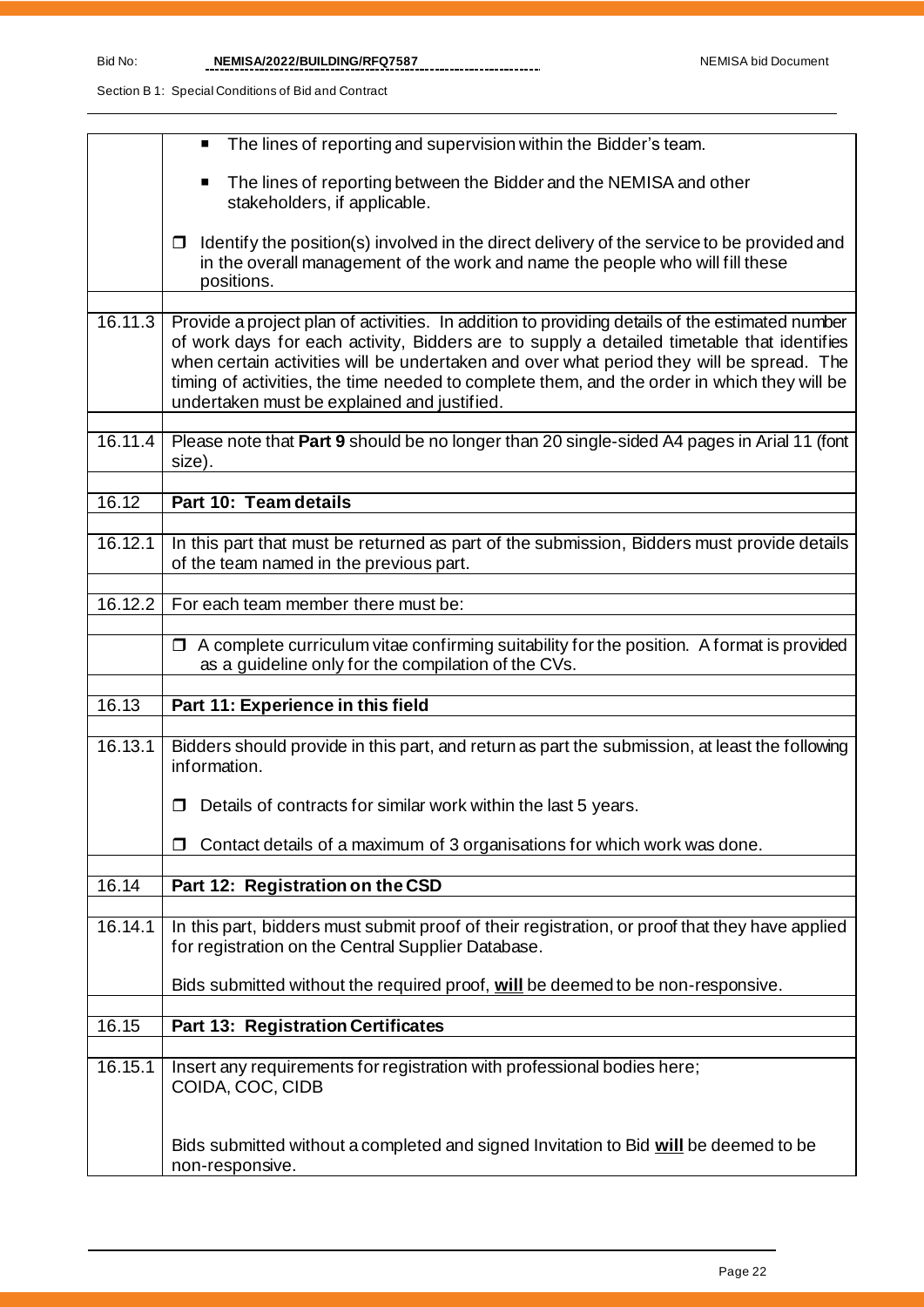I/we herewith accept all the above-mentioned special conditions of the bid. If I/we do consider a deviation therefrom, I have noted those as per the instruction in paragraph 1 (General) above.

| Name of Bidder:      |  |
|----------------------|--|
| Signature of Bidder: |  |
| Date:                |  |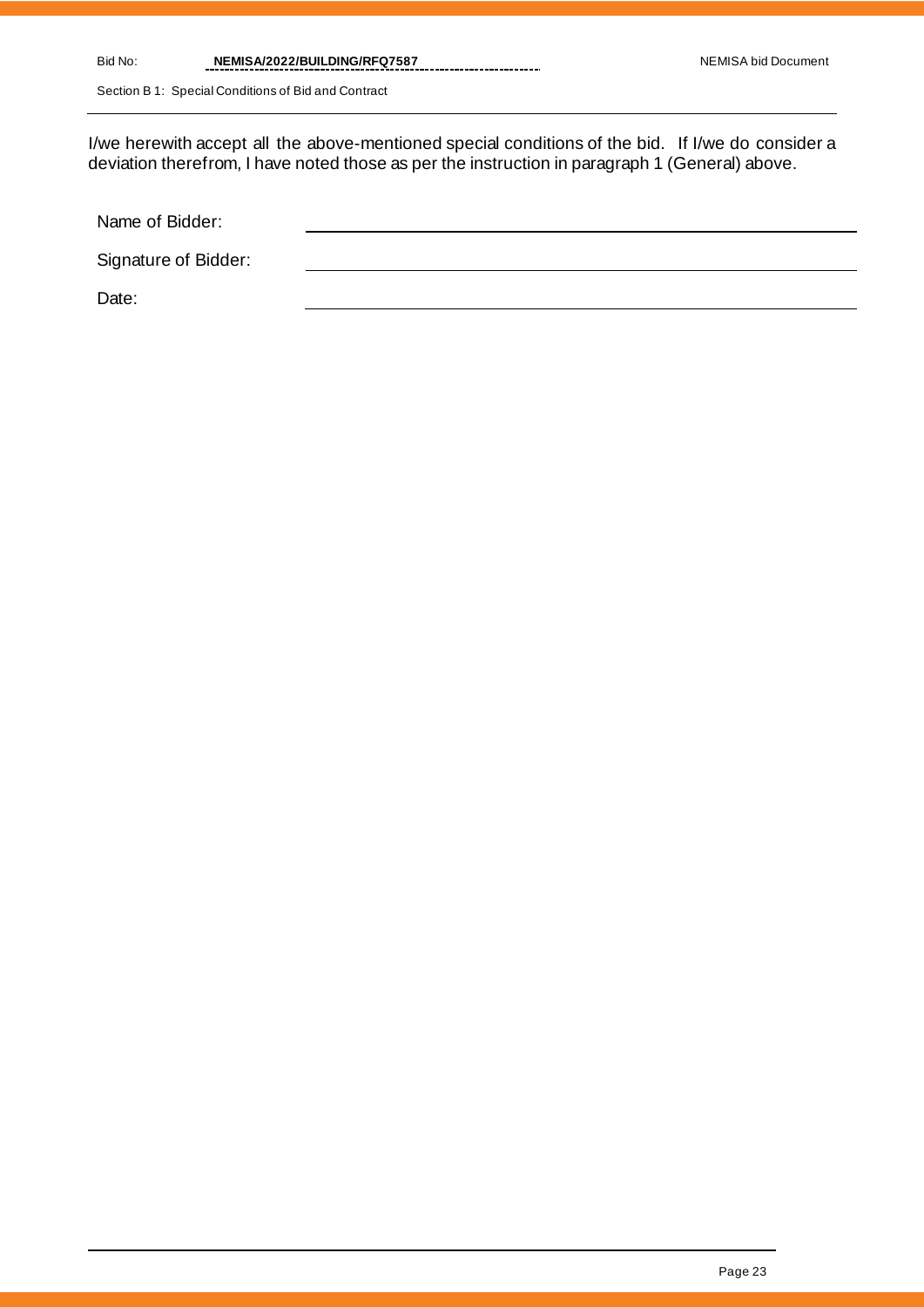Section B 2: Declaration of Interest

# **DECLARATION OF INTEREST Return as Part 3**

- 1. Any legal person, including persons employed by the State<sup>2</sup>, or persons having a kinship with persons employed by the State, including a blood relationship, may make an offer or offers in terms of th is invitation to bid (includes a price bid, advertised competitive bid, limited bid or proposal). In view of possible allegations of favouritism, should the resulting bid, or part thereof, be awarded to persons employed by the State, or to persons connected with or related to them, it is required that the bidder or his/her authorised representative declare his/her position in relation to the evaluating/ adjudicating authority where –
- 1.1. The bidder is employed by the State; and/or
- 1.2. The bidder is a Management Board member of NEMISA and/or
- 1.3. The legal person on whose behalf the bidding document is signed, has a relationship with persons/a person who are/is involved in the evaluation and or adjudication of the bid(s), or where it is known that such a relationship exists between the person or persons for or on whose behalf the declarant acts and persons who are involved with the evaluation and or adjudication of the bid.
- 2. In order to give effect to the above, the following questionnaire must be completed and submitted with the bid.

| 2.1.   | Full Name of bidder or his or her<br>representative:                                                                                                                                                         |
|--------|--------------------------------------------------------------------------------------------------------------------------------------------------------------------------------------------------------------|
| 2.2.   | Identity Number:                                                                                                                                                                                             |
| 2.3.   | Position occupied in the Company<br>(director, trustee, shareholder,<br>$etc3$ :                                                                                                                             |
| 2.4.   | Company Registration Number:                                                                                                                                                                                 |
| 2.5.   | Tax Reference Number:                                                                                                                                                                                        |
| 2.6.   | VAT Registration Number:                                                                                                                                                                                     |
| 2.6.1. | The names of all directors/trustees/shareholders/members, their individual identity numbers,<br>tax reference numbers and, if applicable, employee/ persal numbers must be indicated in<br>paragraph 3 below |
| 2.7.   | Are you or any person connected with the bidder presently employed by the<br>YES / NO<br>State?                                                                                                              |
| 2.7.1. | If so, furnish the following particulars                                                                                                                                                                     |
|        | Name of person/director/<br>$\Box$<br>trustee/shareholder/member:<br>Name of State institution at<br>$\mathbf \Pi$<br>which you or the person<br>connected to the bidder is                                  |
|        | employed:<br>Position occupied in the State<br>$\Box$<br>institution:                                                                                                                                        |

(b) Any municipality or municipal entity;<br>(c) Provincial legislature:

(d) National Assembly or the National Council of Provinces;

<sup>2</sup> "State" means

<sup>(</sup>a) Any national or provincial department, national or provincial public entity or constitutional institution within the meaning of the Public Finance Management Act, 1999 (Act No 1 of 1999);

Provincial legislature;

<sup>(</sup>e) Parliament.

 $^{\rm 3}$  "Shareholder" means a person who owns shares in the company and is actively involved in the management of the enterprise or business and exercises control over the enterprise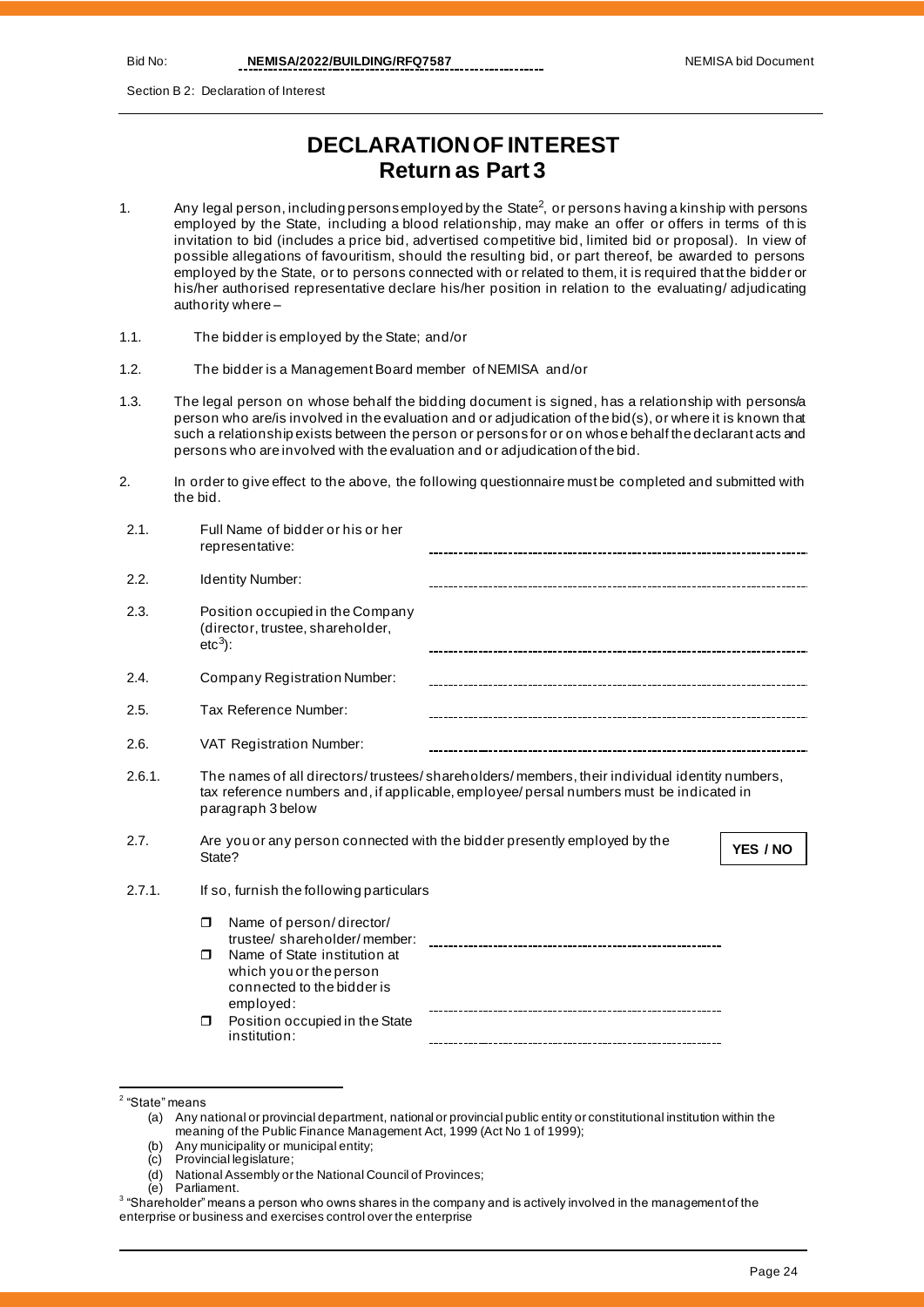Section B 2: Declaration of Interest

|             | Any other particulars:                                                                                                                                                                                                                     |                 |
|-------------|--------------------------------------------------------------------------------------------------------------------------------------------------------------------------------------------------------------------------------------------|-----------------|
|             |                                                                                                                                                                                                                                            |                 |
| 2.7.2.      | If you are presently employed by the state, did you obtain the appropriate authority<br>to undertake remunerative work outside employment in the public sector?                                                                            | YES / NO        |
| $2.7.2.1$ . | If yes, did you attach proof of such authority to the bid document?                                                                                                                                                                        | YES / NO        |
|             | (Note: Failure to submit proof of such authority, where applicable, may result in<br>the disqualification of the bid.)                                                                                                                     |                 |
| 2.7.3.      | If no, furnish reasons for non-submission of such proof:                                                                                                                                                                                   |                 |
|             |                                                                                                                                                                                                                                            |                 |
| 2.8.        | Did you or your spouse, or any of the company's directors/shareholders/members<br>or their spouses conduct business with the State in the previous twelve (12)<br>months?                                                                  | <b>YES / NO</b> |
| 2.8.1.      | If so, furnish the following particulars.                                                                                                                                                                                                  |                 |
|             |                                                                                                                                                                                                                                            |                 |
| 2.9.        | Do you, or any person connected with the bidder, have any relationship (family,<br>friend, other) with a person employed by the State and who may be involved with<br>the evaluation and or adjudication of this bid?                      | <b>YES / NO</b> |
| 2.9.1.      | If so, furnish the following particulars.                                                                                                                                                                                                  |                 |
|             |                                                                                                                                                                                                                                            |                 |
| 2.10.       | Are you, or any person connected with the bidder, aware of any relationship<br>(family, friend, other) between the bidder and any person employed by the State<br>who may be involved with the evaluation and or adjudication of this bid? | <b>YES / NO</b> |
| 2.10.1.     | If so, furnish the following particulars.                                                                                                                                                                                                  |                 |
|             |                                                                                                                                                                                                                                            |                 |
|             |                                                                                                                                                                                                                                            |                 |
|             |                                                                                                                                                                                                                                            |                 |
| 2.11.       | Do you or any of the directors/shareholders/members of the company have any<br>interest in any other related companies whether or not they are bidding for this<br>contract?                                                               | <b>YES / NO</b> |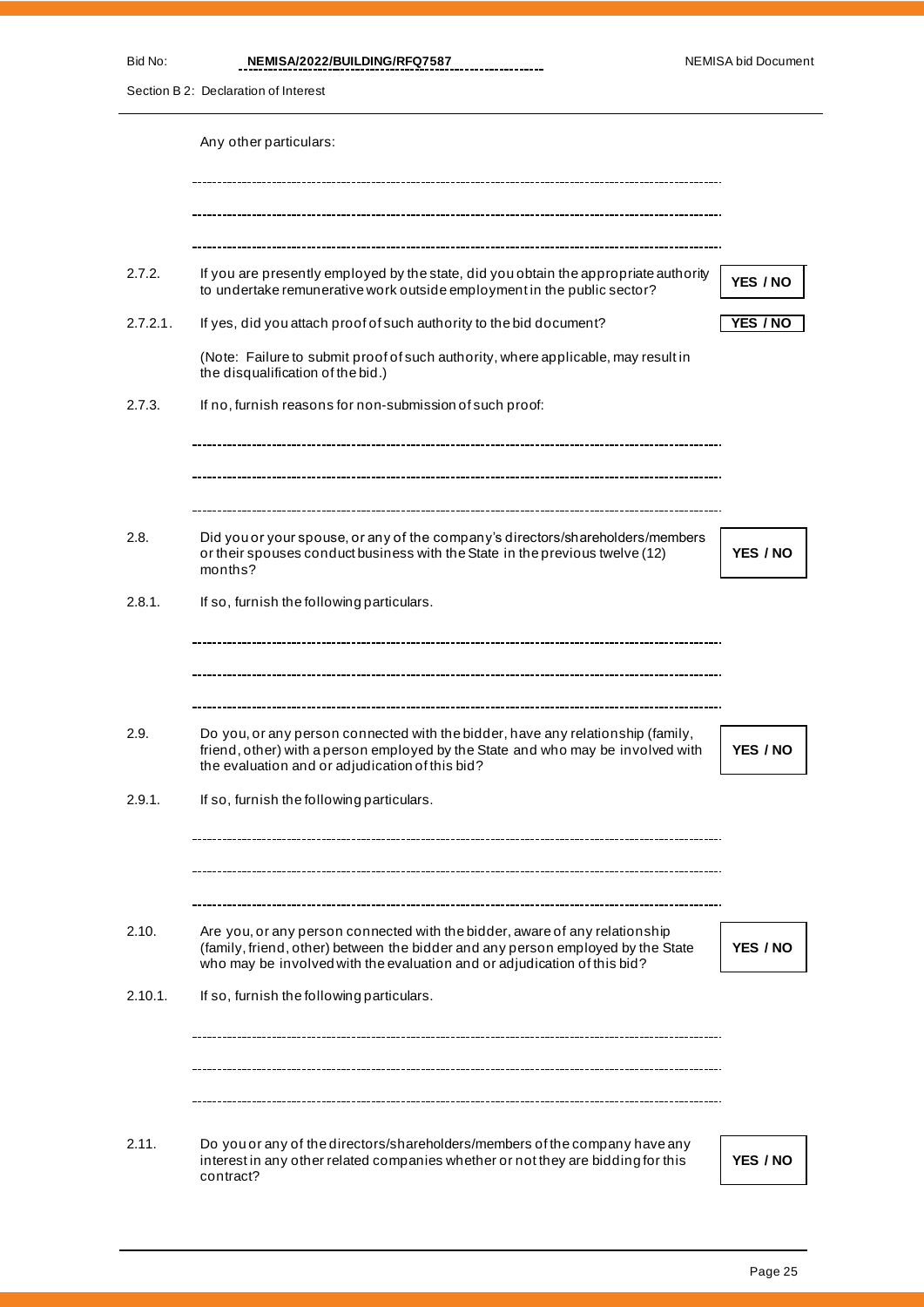### Bid No: **NEMISA/2022/BUILDING/RFQ7587** NEMISA bid Document

Section B 2: Declaration of Interest

2.11.1. If so, furnish the following particulars.

3. Full details of directors/ trustees/ members/ shareholders.

| Full Name | <b>Identity Number</b> | Personal Tax<br>Reference No | State Employee<br>Number/ Persal<br>Number |
|-----------|------------------------|------------------------------|--------------------------------------------|
|           |                        |                              |                                            |
|           |                        |                              |                                            |
|           |                        |                              |                                            |
|           |                        |                              |                                            |
|           |                        |                              |                                            |
|           |                        |                              |                                            |
|           |                        |                              |                                            |
|           |                        |                              |                                            |
|           |                        |                              |                                            |
|           |                        |                              |                                            |

### **DECLARATION**

I, THE UNDERSIGNED (NAME) 

CERTIFY THAT THE INFORMATION FURNISHED IN PARAGRAPHS 2 AND 3 ABOVE IS CORRECT. I ACCEPT THAT THE STATE MAY REJECT THE BID OR ACT AGAINST ME IN TERMS OF PARAGRAPH 23 OF THE GENERAL CONDITIONS OF CONTRACT SHOULD THIS DECLARATION PROVE TO BE FALSE.

Signature Date

---------------------------------

Position Name of bidder

....................................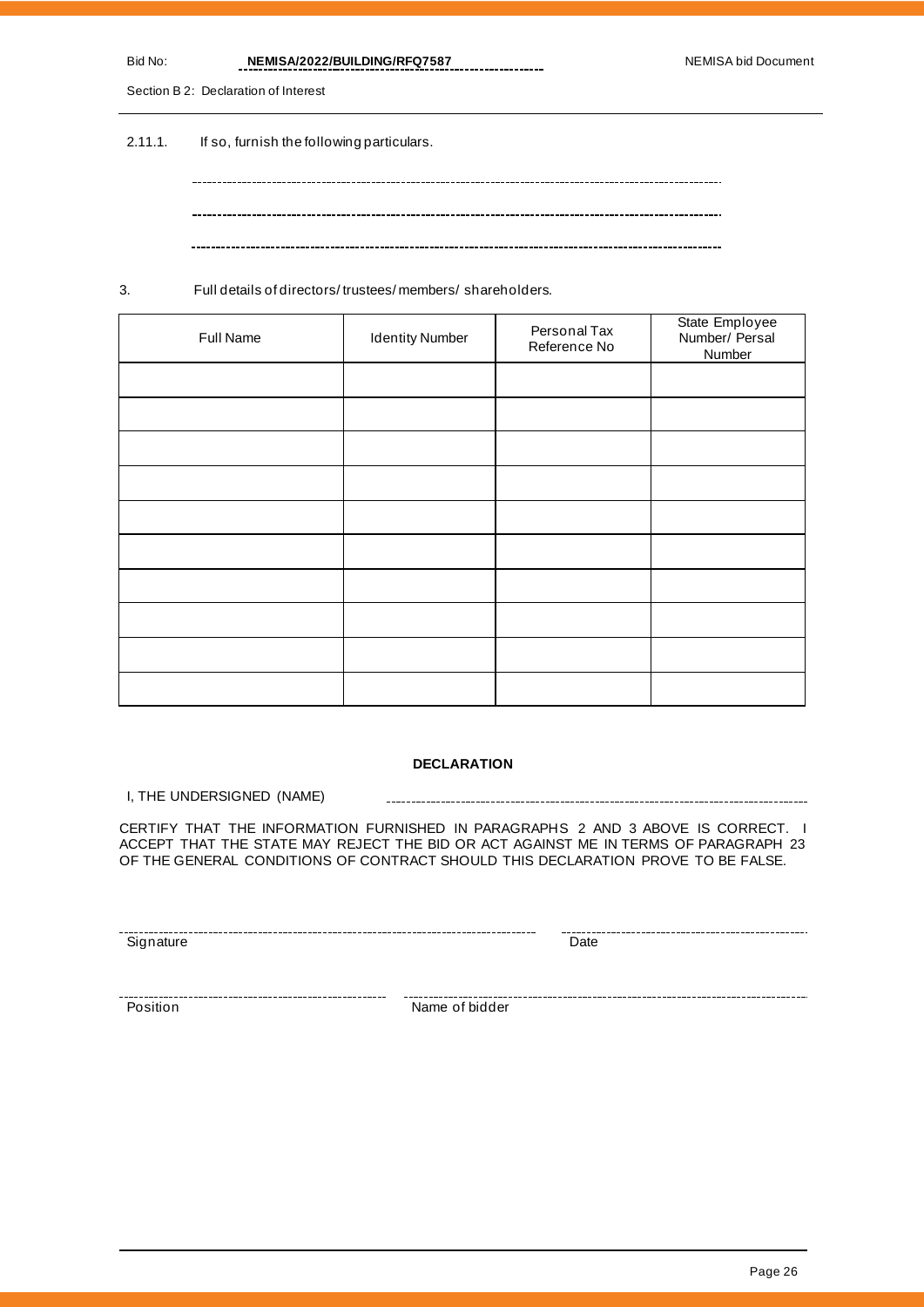Section B 3: Declaration of bidder's past SCM practices

# **DECLARATION OF BIDDER'S PAST SUPPLY CHAIN MANAGEMENT PRACTICES Return as Part 4**

1 This declaration will be used by institutions to ensure that when goods and services are being procured, all reasonable steps are taken to combat the abuse of the supply chain management system.

2 The bid of any bidder may be disregarded if that bidder, or any of its directors have:

- a. abused the NEMISA's supply chain management system;
- b. committed fraud or any other improper conduct in relation to such system; or
	- c. failed to perform on any previous contract.
- 3 In order to give effect to the above, the following questionnaire must be completed and submitted with the bid.

| <b>Item</b> | Question                                                                                                                                                                                                                                       | <b>Yes</b>      | <b>No</b> |
|-------------|------------------------------------------------------------------------------------------------------------------------------------------------------------------------------------------------------------------------------------------------|-----------------|-----------|
| 3.1         | Is the bidder or any of its directors listed on the National Treasury's database of<br>Restricted Suppliers as companies or persons prohibited from doing business with the                                                                    | <b>Yes</b><br>п | No<br>п   |
|             | public sector?                                                                                                                                                                                                                                 |                 |           |
|             | (Companies or persons who are listed on this database were informed in writing<br>of this restriction by the Accounting Officer/ authority of the institution that<br>imposed the restriction after the audi alteram partem rule was applied). |                 |           |
|             | The database of Restricted Suppliers now resides on the National Treasury's<br>website (www.reatury.gov.za) and can be accessed by clicking on its link at the<br>bottom of the homepage.                                                      |                 |           |
| 3.1.1       | If so, furnish particulars:                                                                                                                                                                                                                    |                 |           |
| 3.2         | Is the bidder or any of its directors listed on the Register for Tender Defaulters in terms<br>of section 29 of the Prevention and Combating of Corrupt Activities Act (No 12 of 2004)?                                                        | Yes<br>п        | No<br>П   |
|             | The Register for Tender Defaulters can be accessed on the National Treasury's<br>website, (www.treasury.gov.za) by clicking on its link at the bottom of the<br>homepage.                                                                      |                 |           |
| 3.2.1       | If so, furnish particulars:                                                                                                                                                                                                                    |                 |           |
| 3.3         | Was the bidder or any of its directors convicted by a court of law (including a court outside<br>of the Republic of South Africa) for fraud or corruption during the past five years?                                                          | <b>Yes</b><br>п | No.<br>П  |
| 3.3.1       | If so, furnish particulars:                                                                                                                                                                                                                    |                 |           |
| 3.4         | Was any contract between the bidder and any organ of state terminated during the past<br>five years on account of failure to perform on or comply with the contract?                                                                           | Yes<br>п        | No<br>П   |
| 3.4.1       | If so, furnish particulars:                                                                                                                                                                                                                    |                 |           |

### **CERTIFICATION**

I, THE UNDERSIGNED (FULL NAME) …………………………………………………………………………………………. CERTIFY THAT THE INFORMATION FURNISHED ON THIS DECLARATION FORM IS TRUE AND CORRECT.

I ACCEPT THAT, IN ADDITION TO CANCELLATION OF A CONTRACT, ACTION MAY BE TAKEN AGAINST ME SHOULD THIS DECLARATION PROVE TO BE FALSE.

Signature Date

Position Name of Bidder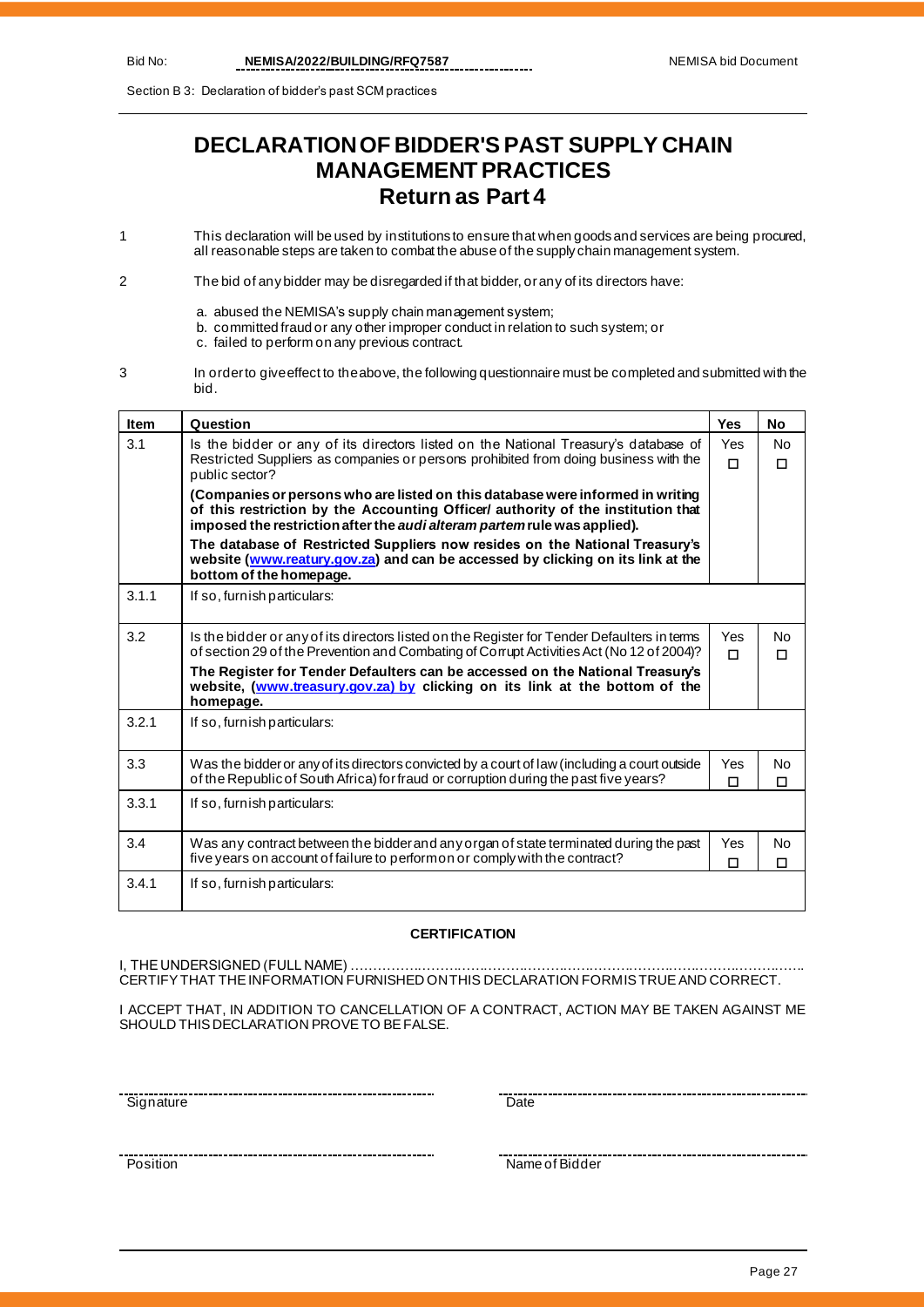Section B 4: Certificate of Independent Bid Determination

# **CERTIFICATE OF INDEPENDENT BID DETERMINATION Return as Part 5**

I, the undersigned, in submitting the accompanying bid:

## NEMISA/2022/BUILDING/RFQ7587 - SCOPE OF WORK FOR RE-INSTATEMENT OF NEMISA PARKTOWN BUILDING ITS ORIGINAL STATE

(Bid Number and Description)

in response to the invitation for the bid made by:

NEMISA

(Name of Institution)

do hereby make the following statements that I certify to be true and complete in every respect:

I certify, on behalf of: \_\_\_\_\_\_\_\_\_\_\_\_\_\_\_\_\_\_\_\_\_\_\_\_\_\_\_\_\_\_\_\_\_\_\_\_\_\_\_\_\_\_\_\_\_\_\_\_\_\_that:

(Name of Bidder)

1. I have read and I understand the contents of this Certificate;

- 2. I understand that the accompanying bid will be disqualified if this Certificate is found not to be true and complete in every respect;
- 3. I am authorized by the bidder to sign this Certificate, and to submit the accompanying bid, on behalf of the bidder;
- 4. Each person whose signature appears on the accompanying bid has been authorized by the bidder to determine the terms of, and to sign the bid, on behalf of the bidder;
- 5. For the purposes of this Certificate and the accompanying bid, I understand that the word "competitor" shall include any individual or organization, other than the bidder, whether or not affiliated with the bidder, who:
	- $\Box$  has been requested to submit a bid in response to this bid invitation;
	- $\Box$  could potentially submit a bid in response to this bid invitation, based on their qualifications, abilities or experience; and
	- $\square$  provides the same goods and services as the bidder and/or is in the same line of business as the bidder
- 6. The bidder has arrived at the accompanying bid independently from, and without consultation, communication, agreement or arrangement with any competitor. However communication between partners in a joint venture or consortium<sup>4</sup> will not be construed as collusive bidding.
- 7. In particular, without limiting the generality of paragraphs 6 above, there has been no consultation, communication, agreement or arrangement with any competitor regarding:

<sup>&</sup>lt;sup>4</sup> Joint venture or Consortium means an association of persons for the purpose of combining their expertise, property, capital, efforts, skill and knowledge in an activity for the execution of a contract.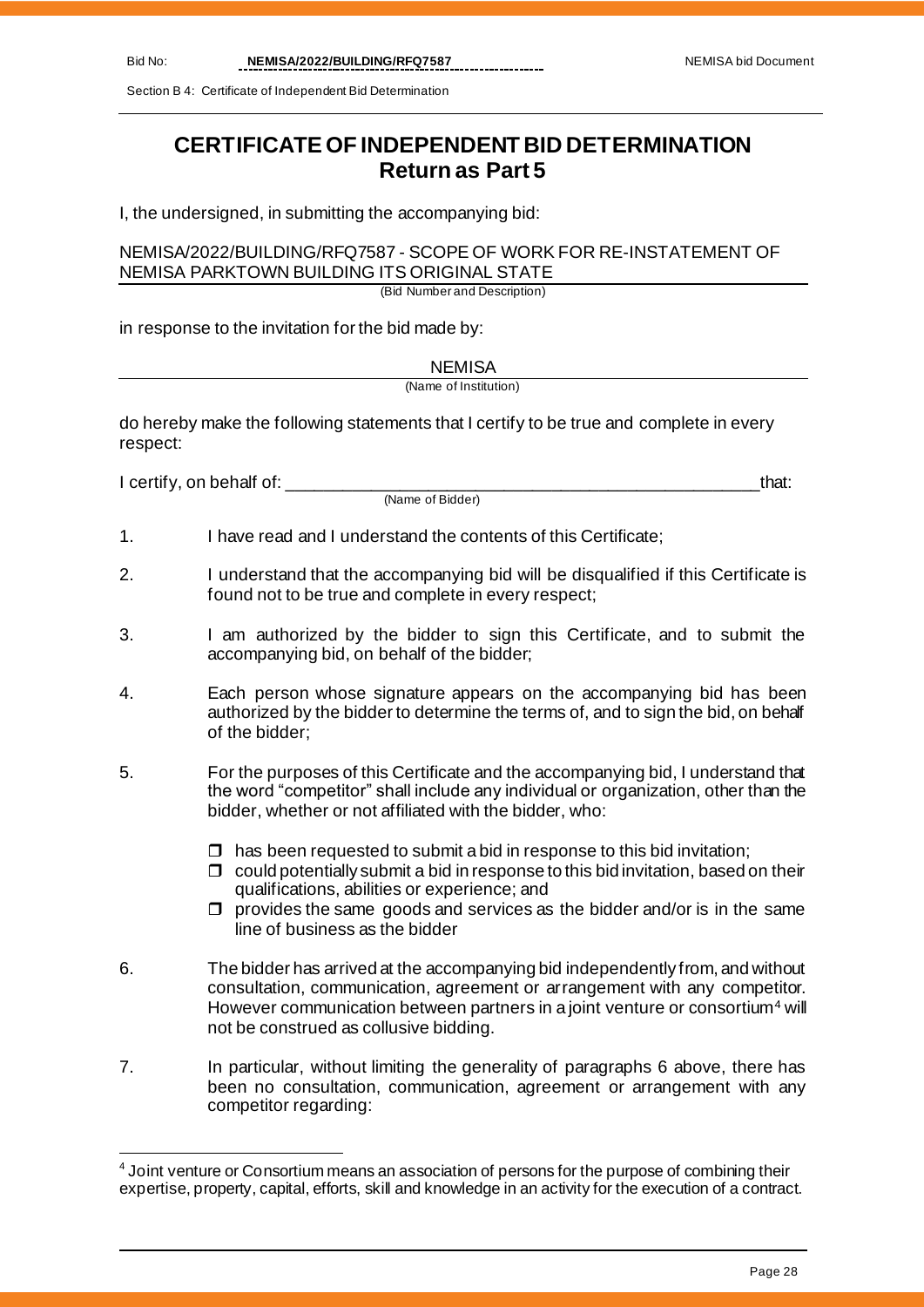Section B 4: Certificate of Independent Bid Determination

- $\Box$  prices;
- $\square$  geographical area where product or service will be rendered (market allocation)
- $\Box$  methods, factors or formulas used to calculate prices;
- $\Box$  the intention or decision to submit or not to submit, a bid;
- $\Box$  the submission of a bid which does not meet the specifications and conditions of the bid; or
- $\Box$  bidding with the intention not to win the bid.
- 8. In addition, there have been no consultations, communications, agreements or arrangements with any competitor regarding the quality, quantity, specifications and conditions or delivery particulars of the products or services to which this bid invitation relates.
- 9. The terms of the accompanying bid have not been, and will not be, disclosed by the bidder, directly or indirectly, to any competitor, prior to the date and time of the official bid opening or of the awarding of the contract.
- 10. I am aware that, in addition and without prejudice to any other remedy provided to combat any restrictive practices related to bids and contracts, bids that are suspicious will be reported to the Competition Commission for investigation and possible imposition of administrative penalties in terms of section 59 of the Competition Act No 89 of 1998 and or may be reported to the National Prosecuting Authority (NPA) for criminal investigation and or may be restricted from conducting business with the public sector for a period not exceeding ten (10) years in terms of the Prevention and Combating of Corrupt Activities Act No 12 of 2004 or any other applicable legislation.

………………………………………………… ………………………………… Signature Date

…………………………………………………. ………………………………… Position **Name of Bidder** Name of Bidder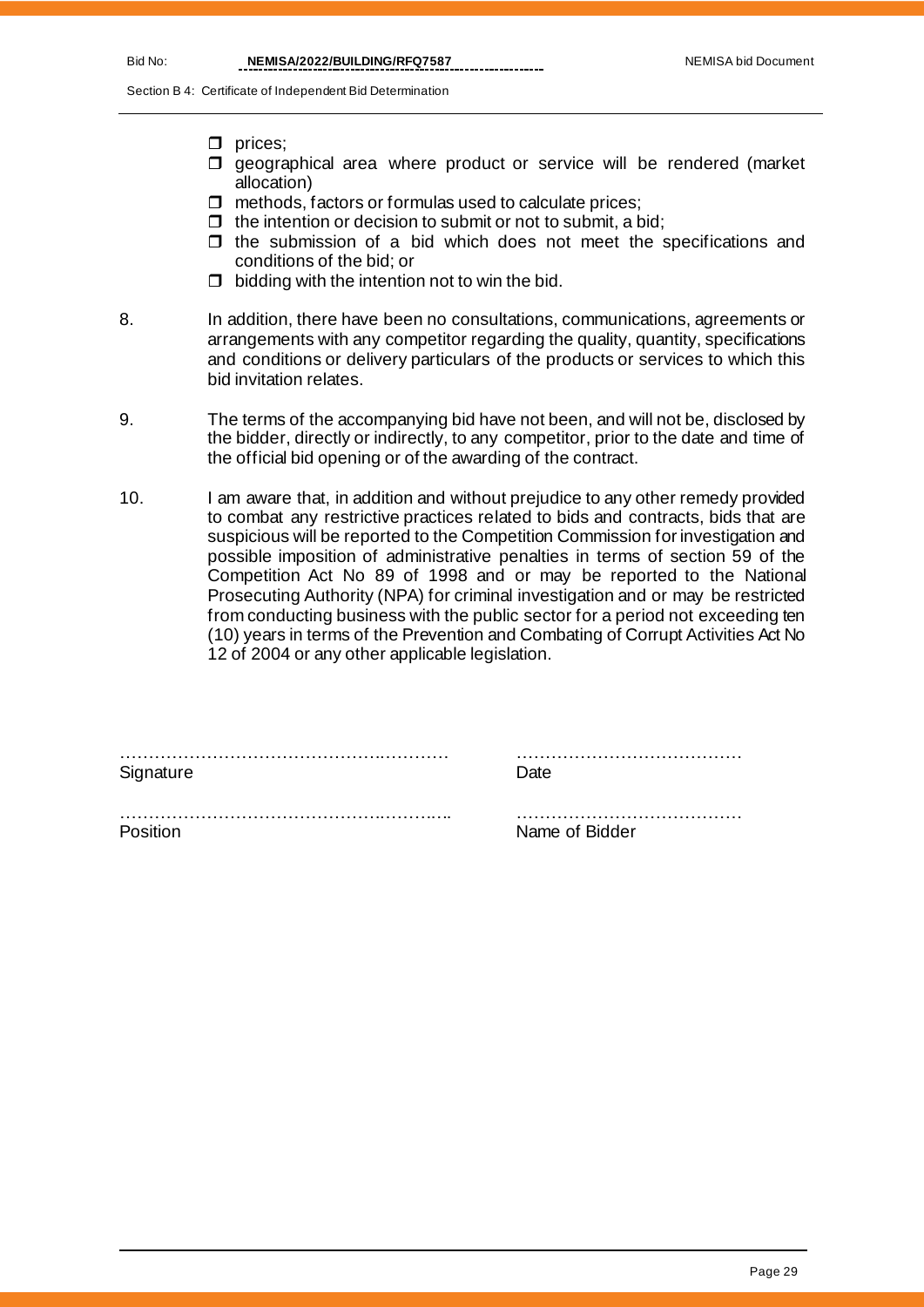# **PREFERENCE POINTS CLAIM FORM IN TERMS OF THE PREFERENTIAL PROCUREMENT REGULATIONS 2017**

# **Return as Part 6**

**NB: BEFORE COMPLETING THIS FORM, BIDDERS MUST STUDY THE GENERAL CONDITIONS, DEFINITIONS AND DIRECTIVES APPLICABLE IN RESPECT OF B-BBEE, AS PRESCRIBED IN THE PREFERENTIAL PROCUREMENT REGULATIONS, 2017.** 

### **1. GENERAL CONDITIONS**

- 1.1 The following preference point systems are applicable to all bids:
	- the 80/20 system for requirements with a Rand value of up to R50 000 000 (all applicable taxes included); and
	- the 90/10 system for requirements with a Rand value above R50 000 000 (all applicable taxes included).
- 1.2 The value of this bid is estimated to not exceed R50 000 000 (all applicable taxes included) and therefore the 80/20 preference point system shall be applicable;
- 1.3 Points for this bid shall be awarded for:
	- (a) Price; and<br>(b) B-BBEE S
	- B-BBEE Status Level of Contributor.
- 1.4 The maximum points for this bid are allocated as follows:

|                                                   | <b>POINTS</b> |
|---------------------------------------------------|---------------|
| PRICE                                             | 80            |
| <b>B-BBEE Status Level of Contributor</b>         | 20            |
| Total points for Price and B-BBEE must not exceed | 100           |

- 1.5 Failure on the part of a bidder to submit proof of B-BBEE Status level of contributor together with the bid, will be interpreted to mean that preference points for B-BBEE status level of contribution are not claimed.
- 1.6 The purchaser reserves the right to require of a bidder, either before a bid is adjudicated or at any time subsequently, to substantiate any claim in regard to preferences, in any manner required by the purchaser.

### **2. DEFINITIONS**

- (a) **"B-BBEE"** means broad-based black economic empowerment as defined in section 1 of the Broad-Based Black Economic Empowerment Act;
- (b) "**B-BBEE status level of contributor"** means the B-BBEE status of an entity in terms of a code of good practice on black economic empowerment, issued in terms of section 9(1) of the Broad-Based Black Economic Empowerment Act;
- (c) **"bid"** means a written offer in a prescribed or stipulated form in response to an invitation by an organ of state for the provision of goods or services, through price quotations, advertised competitive bidding processes or proposals;
- (d) **"Broad-Based Black Economic Empowerment Act"** means the Broad-Based Black Economic Empowerment Act, 2003 (Act No. 53 of 2003);
- (e) **"EME"** means an Exempted Micro Enterprise in terms of a code of good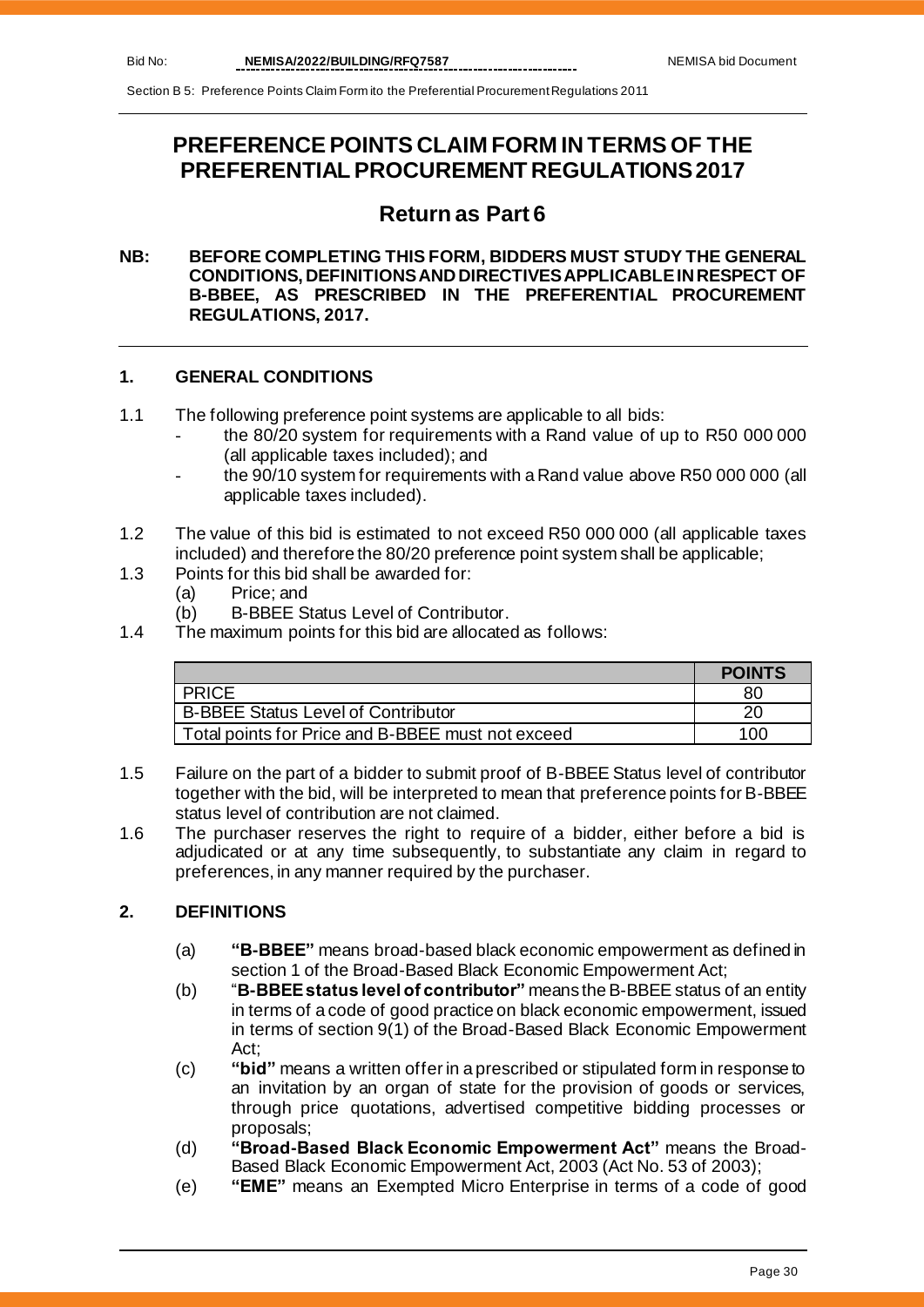practice on black economic empowerment issued in terms of section 9 (1) of the Broad-Based Black Economic Empowerment Act;

- (f) **"functionality"** means the ability of a tenderer to provide goods or services in accordance with specifications as set out in the tender documents.
- (g) **"prices"** includes all applicable taxes less all unconditional discounts;
- (h) **"proof of B-BBEE status level of contributor"** means:
	- 1) B-BBEE Status level certificate issued by an authorized body or person;
	- 2) A sworn affidavit as prescribed by the B-BBEE Codes of Good Practice;
	- 3) Any other requirement prescribed in terms of the B-BBEE Act;
- (i) **"QSE"** means a qualifying small business enterprise in terms of a code of good practice on black economic empowerment issued in terms of section 9 (1) of the Broad-Based Black Economic Empowerment Act;
- *(j)* **"rand value"** means the total estimated value of a contract in Rand, calculated at the time of bid invitation, and includes all applicable taxes;

### **3. POINTS AWARDED FOR PRICE**

### **3.1 THE 80/20 OR 90/10 PREFERENCE POINT SYSTEMS**

A maximum of 80 or 90 points is allocated for price on the following basis:

| 80/20 | or | 90/10 |
|-------|----|-------|
|       |    |       |

| $P_S = 80\left(1 - \frac{Pt - P \min}{\sigma}\right)$<br>$P$ min | $P_S = 90\left(1 - \frac{Pt - P \min}{\sigma}\right)$<br>$\overline{P \min}$ |
|------------------------------------------------------------------|------------------------------------------------------------------------------|
|                                                                  |                                                                              |

Where

 $\begin{array}{rcl}\n\text{Ps} &=& \text{Points scored for price of bid under consideration} \\
\text{Pt} &=& \text{Price of bid under consideration}\n\end{array}$ Pt  $=$  Price of bid under consideration<br>
Pmin  $=$  Price of lowest acceptable bid  $=$  Price of lowest acceptable bid

### **4. POINTS AWARDED FOR B-BBEE STATUS LEVEL OF CONTRIBUTOR**

4.1 In terms of Regulation 6 (2) and 7 (2) of the Preferential Procurement Regulations, preference points must be awarded to a bidder for attaining the B-BBEE status level of contribution in accordance with the table below:

| <b>B-BBEE Status Level of</b><br><b>Contributor</b> | <b>Number of points</b><br>(90/10 system) | <b>Number of points</b><br>(80/20 system) |
|-----------------------------------------------------|-------------------------------------------|-------------------------------------------|
|                                                     | 10                                        | 20                                        |
|                                                     |                                           | 18                                        |
| 3                                                   | հ                                         | 14                                        |
|                                                     | 5                                         | 12                                        |
| 5                                                   |                                           | 8                                         |
|                                                     |                                           |                                           |
|                                                     |                                           |                                           |
|                                                     |                                           | っ                                         |
| Non-compliant contributor                           |                                           |                                           |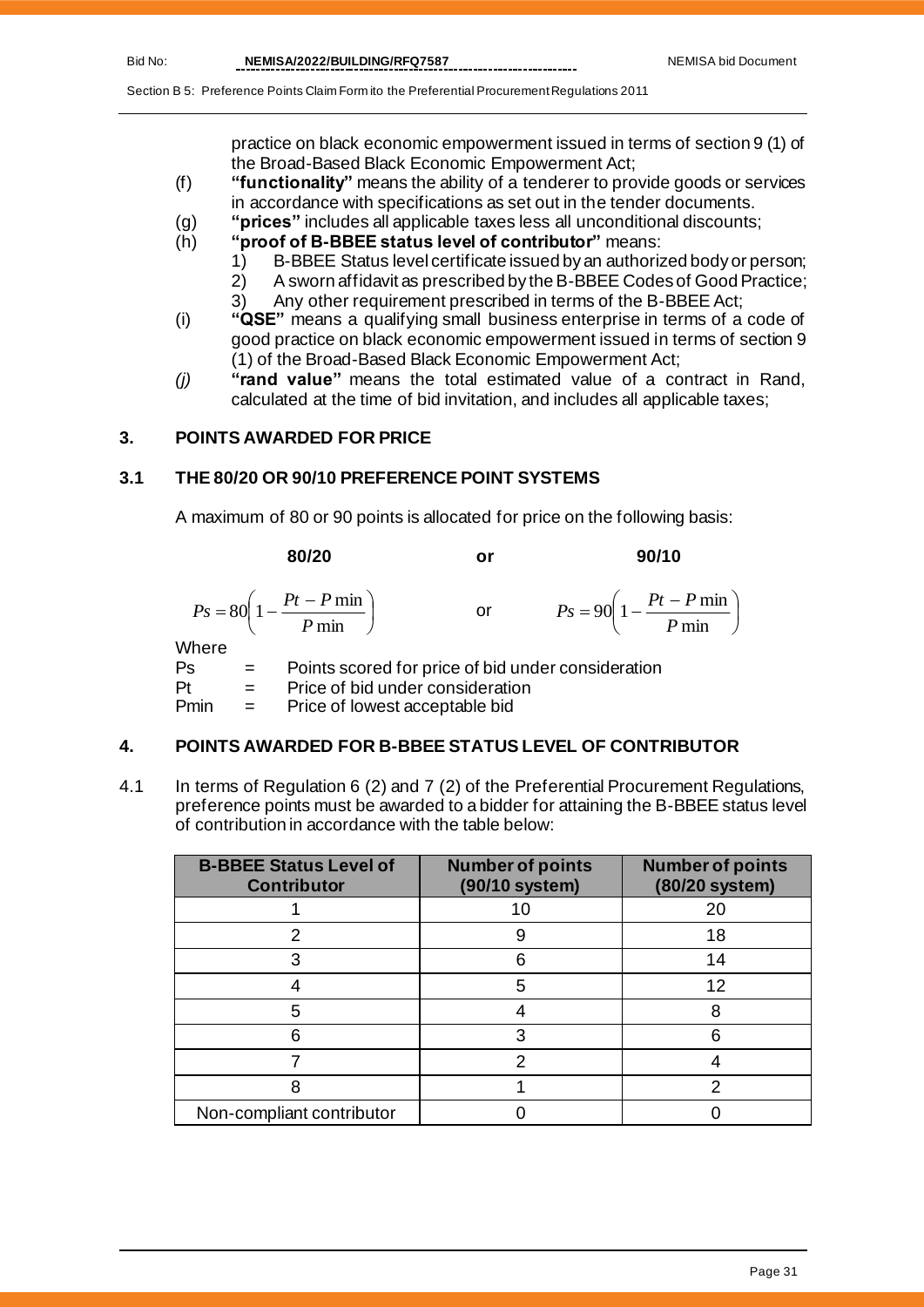### **5. BID DECLARATION**

5.1 Bidders who claim points in respect of B-BBEE Status Level of Contribution must complete the following:

### **6. B-BBEE STATUS LEVEL OF CONTRIBUTOR CLAIMED IN TERMS OF PARAGRAPHS 1.4 AND 4.1**

6.1 B-BBEE Status Level of Contributor:= ………….…… (maximum of 10 or 20 points) (Points claimed in respect of paragraph 6.1 must be in accordance with the table reflected in paragraph 4.1 and must be substantiated by relevant proof of B-BBEE status level of contributor.

### **7. SUB-CONTRACTING**

7.1 Will any portion of the contract be sub-contracted?

| (Tick applicable box) |
|-----------------------|
|                       |
|                       |

|  | ∖ եւ |  |
|--|------|--|

- 7.1.1 If yes, indicate:
	- i) What percentage of the contract will be subcontracted? .........................%
	- ii) The name of the sub-contractor …………………..………….…………………….
	- iii) The B-BBEE status level of the sub-contractor .................................…………..
	- iv) Whether the sub-contractor is an EME or QSE

# *(Tick applicable box***)**

| ES<br>╱∣ | NΟ |  |
|----------|----|--|
|----------|----|--|

v) Specify, by ticking the appropriate box, if subcontracting with an enterprise in terms of the Preferential Procurement Regulations,2017:

| <b>Designated Group: An EME or QSE which is at last 51%</b> | EME | QSE |
|-------------------------------------------------------------|-----|-----|
| owned by:                                                   |     |     |
| <b>Black people</b>                                         |     |     |
| Black people who are youth                                  |     |     |
| Black people who are women                                  |     |     |
| Black people with disabilities                              |     |     |
| Black people living in rural or underdeveloped areas or     |     |     |
| townships                                                   |     |     |
| Cooperative owned by black people                           |     |     |
| Black people who are military veterans                      |     |     |
| OR                                                          |     |     |
| Any EME                                                     |     |     |
| Any QSE                                                     |     |     |

### 8. **DECLARATION WITH REGARD TO COMPANY/ FIRM**

8.1 Name of company/firm: ….……………………………………………………………….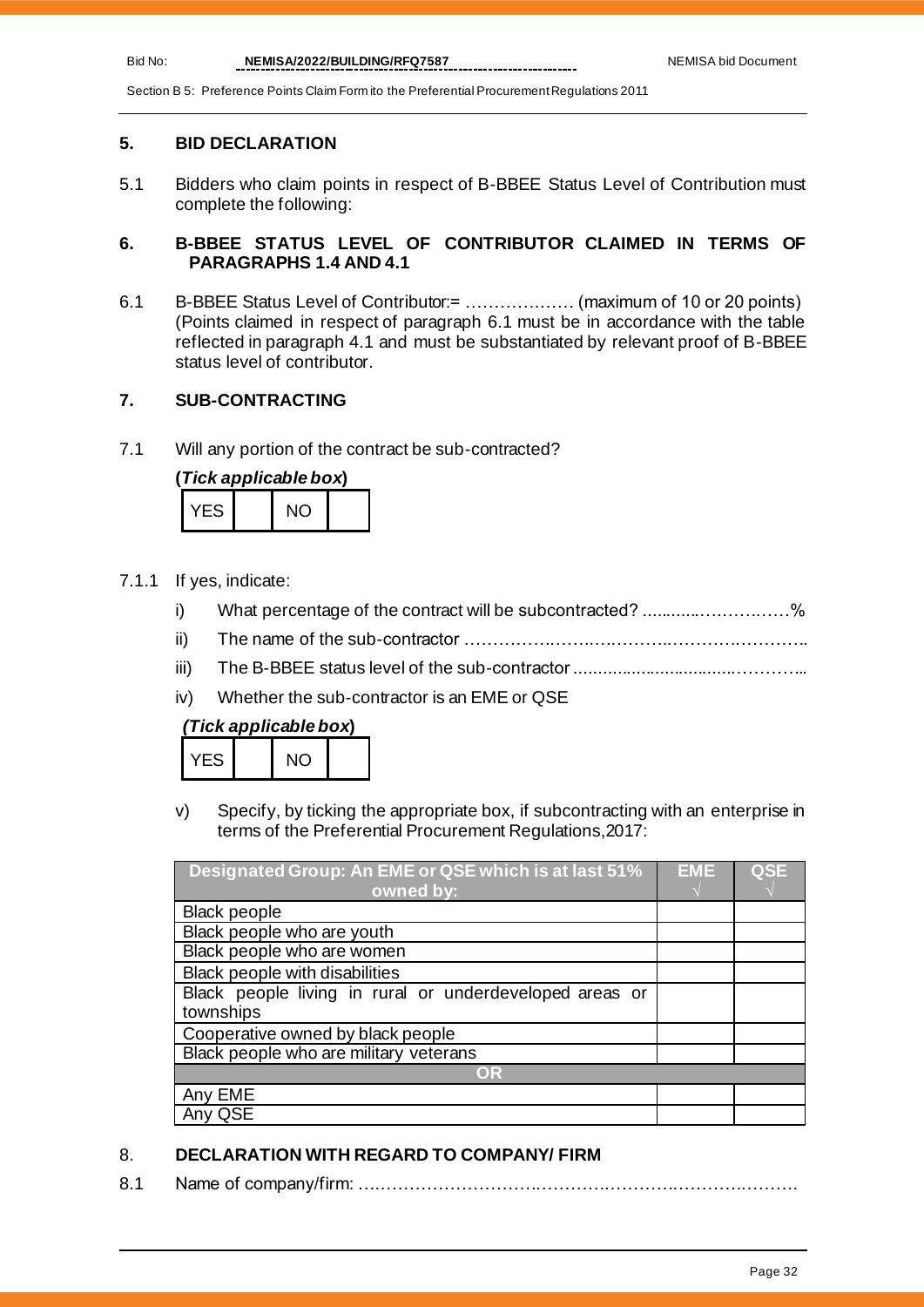- 8.2 VAT registration number: …..……………………………….……………………………
- 8.3 Company registration number: ……….……..…………….…………………………….
- 8.4 TYPE OF COMPANY/ FIRM

### **(***Tick applicable box***)**

- Partnership/ Joint Venture/ Consortium
- One person business/ sole propriety
- Close corporation
- **Company**
- (Pty) Limited

### 8.5 DESCRIBE PRINCIPAL BUSINESS ACTIVITIES

……………………………………………………………………………………………… ……………………………………………………………………………………………… ……………………………………………………………………………………………… ………………………………………………………………………………………….…..

### 8.6 COMPANY CLASSIFICATION

### **(***Tick applicable box***)**

- **Manufacturer**
- **Supplier**
- Professional service provider
- Other service providers, e.g. transporter, etc.
- 8.7 Total number of years the company/firm has been in business: …………………………
- 8.8 I/ we, the undersigned, who is/ are duly authorised to do so on behalf of the company/firm, certify that the points claimed, based on the B-BBE status level of contributor indicated in paragraphs 1.4 and 6.1 of the foregoing certificate, qualifies the company/ firm for the preference(s) shown and I/ we acknowledge that:
	- i) The information furnished is true and correct;
	- ii) The preference points claimed are in accordance with the General Conditions as indicated in paragraph 1 of this form;
	- iii) In the event of a contract being awarded as a result of points claimed as shown in paragraphs 1.4 and 6.1, the contractor may be required to furnish documentary proof to the satisfaction of the purchaser that the claims are correct;
	- iv) If the B-BBEE status level of contributor has been claimed or obtained on a fraudulent basis or any of the conditions of contract have not been fulfilled, the purchaser may, in addition to any other remedy it may have –
		- (a) disqualify the person from the bidding process;
		- (b) recover costs, losses or damages it has incurred or suffered as a result of that person's conduct;
		- (c) cancel the contract and claim any damages which it has suffered as a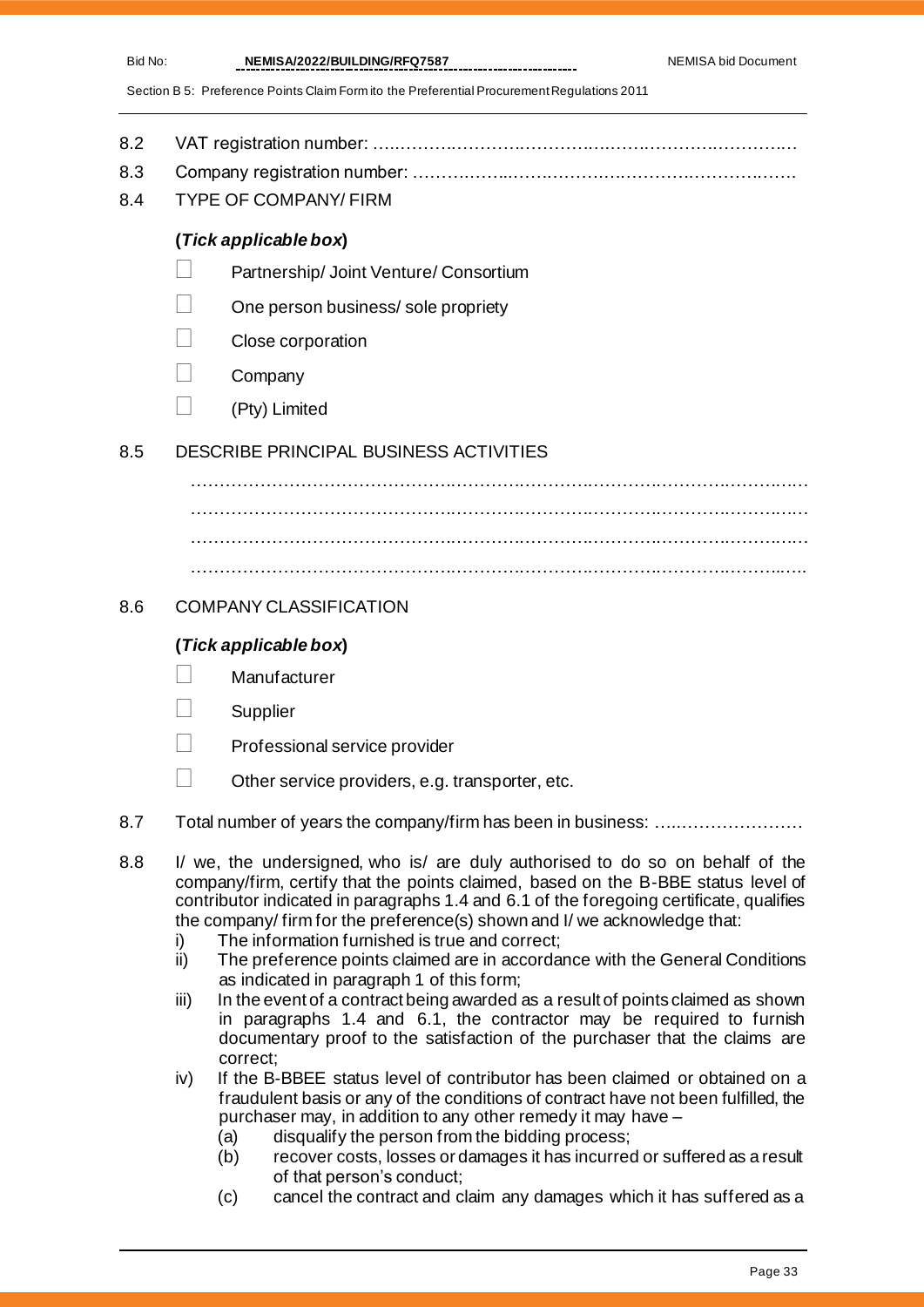result of having to make less favourable arrangements due to such cancellation;

- (d) recommend that the bidder or contractor, its shareholders and directors, or only the shareholders and directors who acted on a fraudulent basis, be restricted by the National Treasury from obtaining business from any organ of state for a period not exceeding 10 years, after the *audi alteram partem* (hear the other side) rule has been applied; and
- (e) forward the matter for criminal prosecution.

| <b>WITNESSES</b> | SIGNATURE(S) OF BIDDERS(S)<br>DATE: |
|------------------|-------------------------------------|
|                  | ADDRESS:                            |
| ົ                | .                                   |
|                  | .                                   |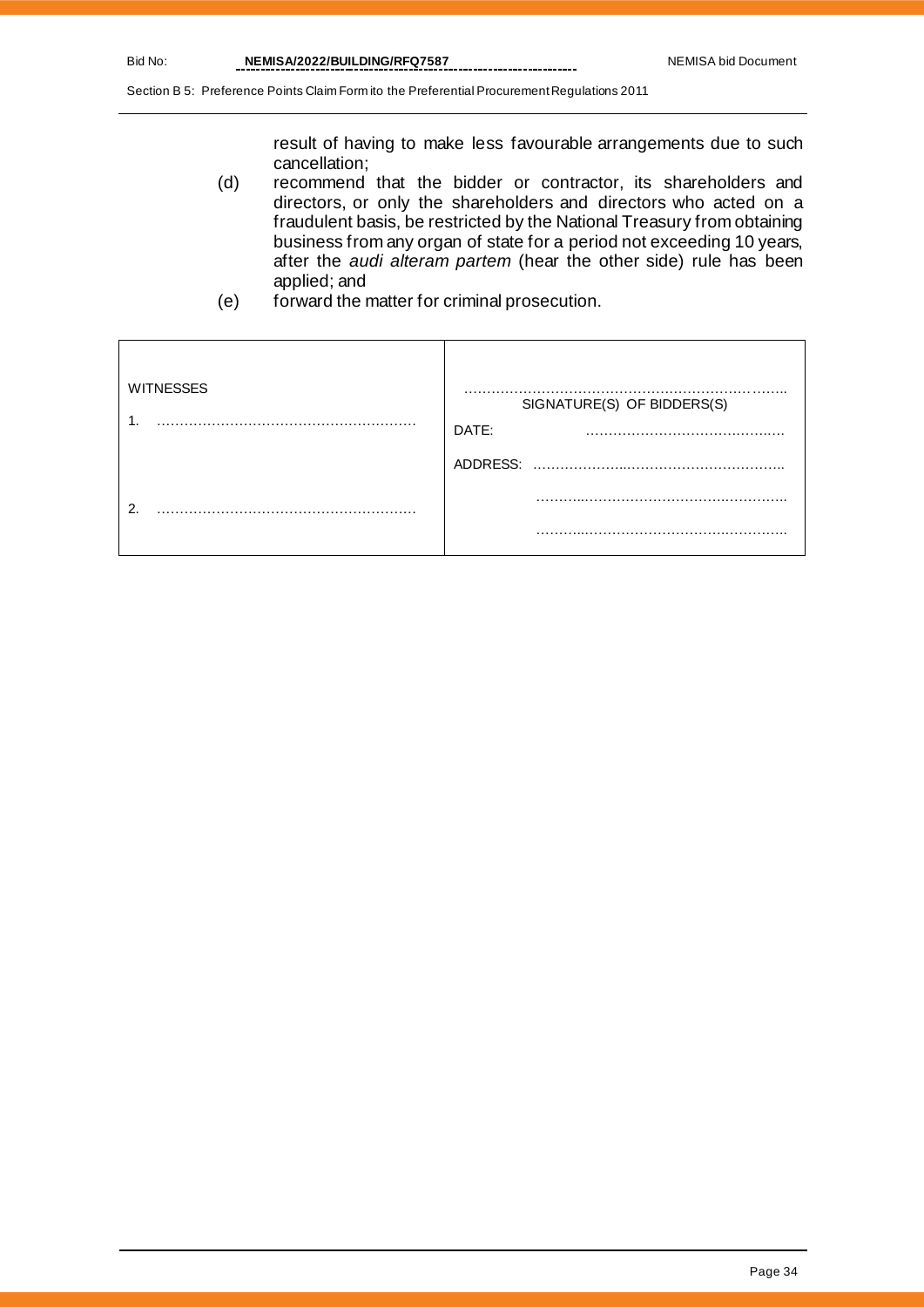Section B 6: Invitation to Bid

# **INVITATION TO BID Return as Part 7**

### **YOU ARE HEREBY INVITED TO BID FOR REQUIREMENT OF NEMISA**

| <b>BID NO</b>                                                                                     |                      | NEMISA/2022/BUILDING/RFQ7587                                                                                                                          | <b>CLOSING</b><br><b>DATE</b> | Friday 27 May 2022 | <b>CLOSING</b><br><b>TIME</b> | 11:00 |
|---------------------------------------------------------------------------------------------------|----------------------|-------------------------------------------------------------------------------------------------------------------------------------------------------|-------------------------------|--------------------|-------------------------------|-------|
|                                                                                                   |                      | SCOPE OF WORK FOR RE-INSTATEMENT OF NEMISA PARKTOWN BUILDING ITS ORIGINAL STATE                                                                       |                               |                    |                               |       |
|                                                                                                   |                      |                                                                                                                                                       |                               |                    |                               |       |
|                                                                                                   |                      | All Bidders must furnish the following particulars and include it in their submission<br>(Failure to do so may result in your bid being disqualified) |                               |                    |                               |       |
| Name of Bidder:                                                                                   |                      |                                                                                                                                                       |                               |                    |                               |       |
| Postal address:                                                                                   |                      |                                                                                                                                                       |                               |                    |                               |       |
| Street address:                                                                                   |                      |                                                                                                                                                       |                               |                    |                               |       |
|                                                                                                   |                      |                                                                                                                                                       |                               |                    |                               |       |
|                                                                                                   | Telephone number:    |                                                                                                                                                       |                               |                    |                               |       |
| Cellular number:                                                                                  |                      |                                                                                                                                                       |                               |                    |                               |       |
| Facsimile number:                                                                                 |                      |                                                                                                                                                       |                               |                    |                               |       |
|                                                                                                   | e-Mail address:      |                                                                                                                                                       |                               |                    |                               |       |
|                                                                                                   | VAT Registration No: |                                                                                                                                                       |                               |                    |                               |       |
| TAX COMPLIANCE REQUIREMENTS (Tick applicable box)                                                 |                      |                                                                                                                                                       |                               |                    |                               |       |
| Printed TCS                                                                                       |                      |                                                                                                                                                       | <b>SARS PIN</b>               |                    | CSD No                        |       |
|                                                                                                   |                      | <b>PROOF OF B-BBEE STATUS LEVEL SUBMITTED?</b>                                                                                                        |                               | <b>YES</b>         | <b>NO</b>                     |       |
| (Tick applicable box)                                                                             |                      |                                                                                                                                                       |                               |                    |                               |       |
| <b>B-BBEE Status Level Verification Certificate</b><br><b>B-BBEE Status Level Sworn Affidavit</b> |                      |                                                                                                                                                       |                               |                    |                               |       |

WHO WAS THE CERTIFICATE ISSUED BY? **(Tick applicable box)**

An Accounting Officer as contemplated in the Close Corporation Act (CCA)?

A verification Agency accredited by the South African National Accreditation System (SANAS)?

A registered Auditor?

*NOTE: A B-BBEE Status Level Certificate/ Sworn Affidavit (For EMEs or QSEs) must be submitted in order to qualify for preference points for B-BBEE*

### **Contact details of Bidder's representative:**

| Name and Surname  |      |        |  |
|-------------------|------|--------|--|
| Telephone number: | Code | Number |  |
| Cellular number:  |      |        |  |
| Facsimile number: | Code | Number |  |
| e-Mail address:   |      |        |  |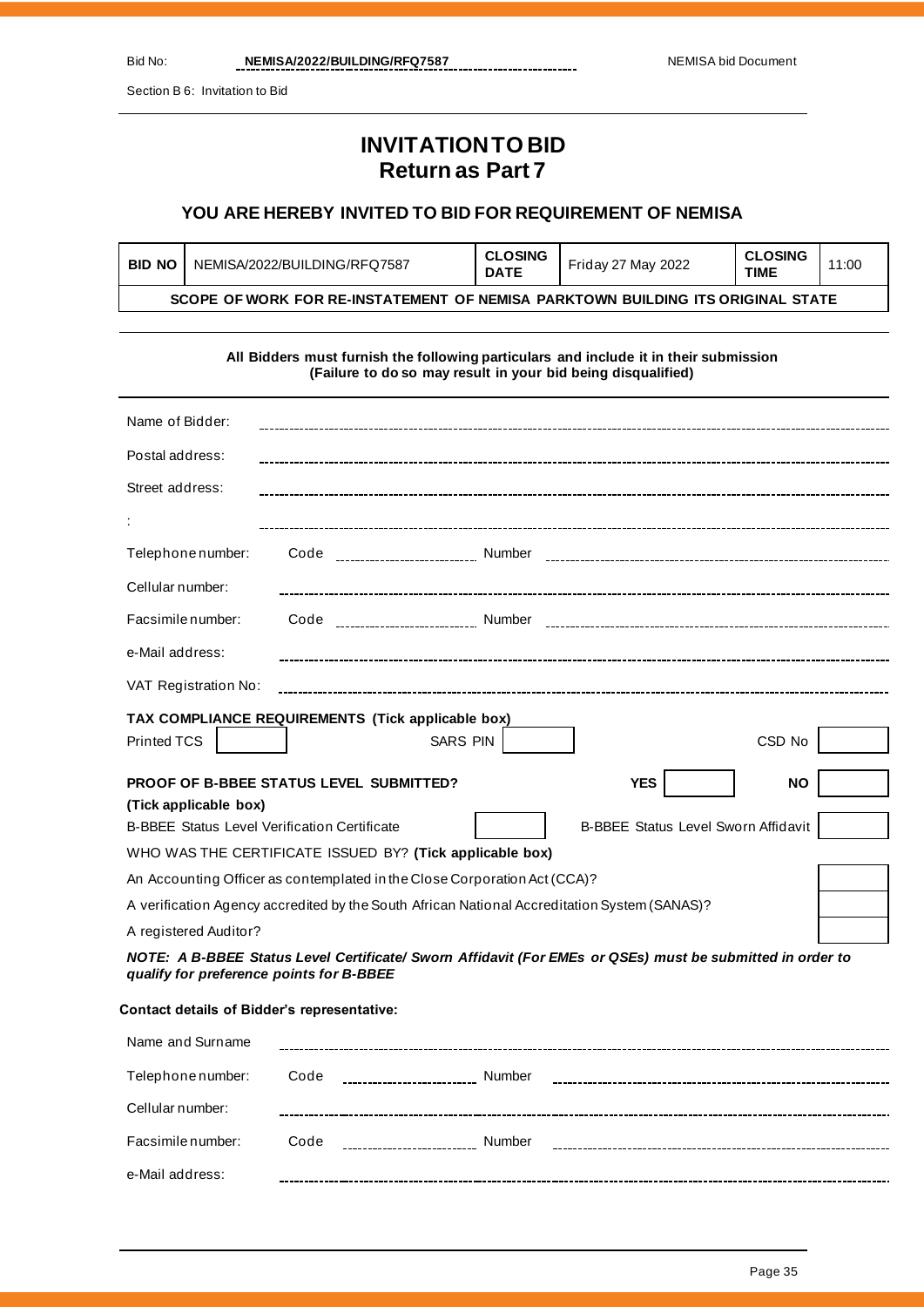Section B 6: Invitation to Bid

### **Confirmation**

Are you the accredited representative in South Africa for the services offered by you? **YES / NO**

### **Declaration**

I/ We have examined the information provided in your bid documents and offer to undertake the work prescribed in accordance with the requirements as set out in the bid document. The prices quoted in this bid are valid for the stipulated period. I/ We confirm the availability of the proposed team members. I/ We confirm that this bid will remain binding upon us and may be accepted by you at any time before the expiry date.

| <b>Signature of Bidder:</b>                   |     |                 |
|-----------------------------------------------|-----|-----------------|
| Date:                                         |     |                 |
| Are you duly authorised to commit the Bidder? |     | <b>YES / NO</b> |
| Capacity under which this bid is signed       |     |                 |
|                                               |     |                 |
| TOTAL BID PRICE (INCLUSIVE OF VAT)            | - R |                 |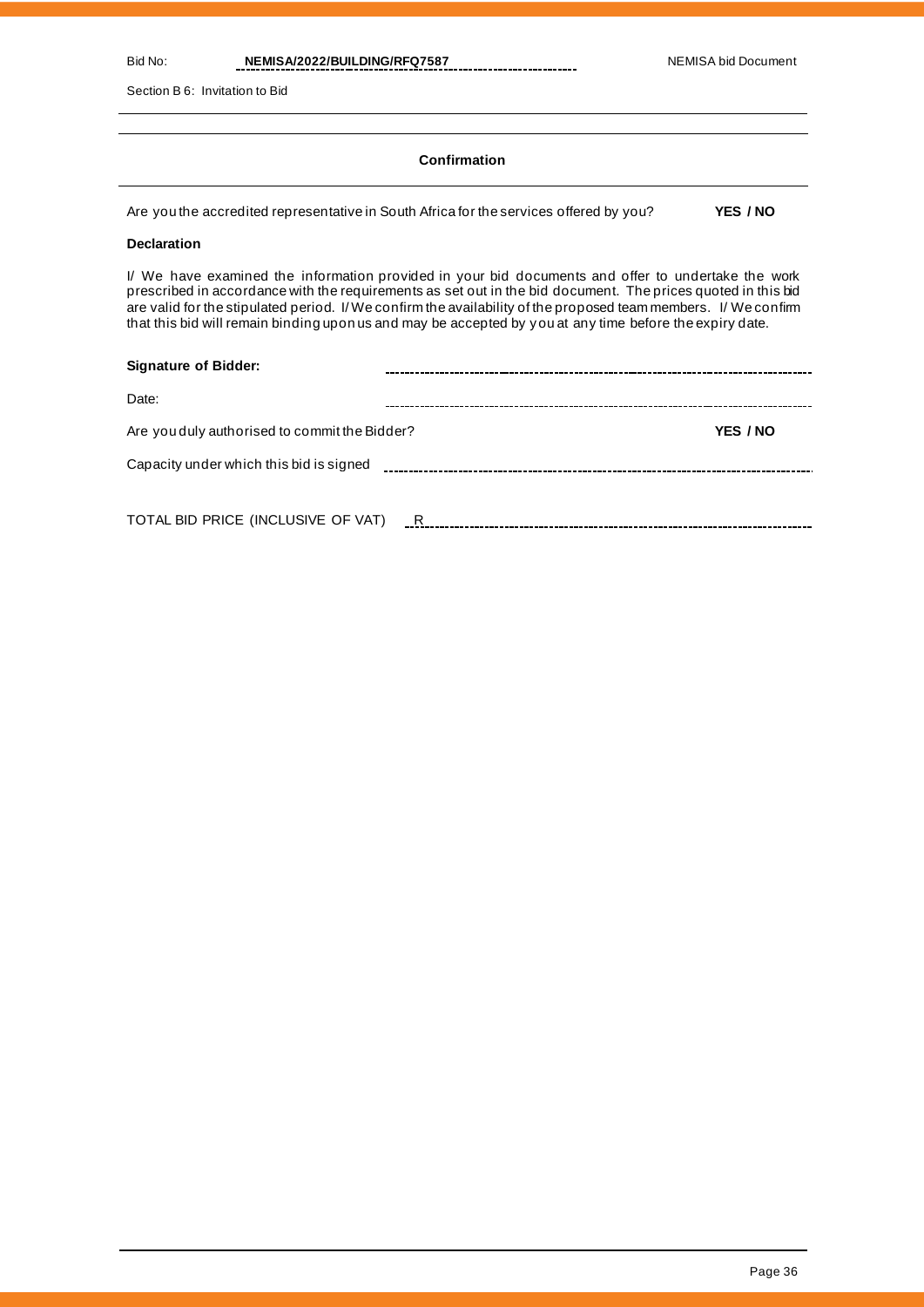Section B 7: Pricing Schedule

# **PRICING SCHEDULE** Services

# **Return as Part 8**

| NAME OF<br><b>RESPONDENT:</b> |                                                                                                                                                                                                                 |                      |                                       |
|-------------------------------|-----------------------------------------------------------------------------------------------------------------------------------------------------------------------------------------------------------------|----------------------|---------------------------------------|
|                               | OFFER TO BE VALID FOR 60 DAYS FROM THE CLOSING DATE OF QUOTATION                                                                                                                                                |                      |                                       |
| <b>PAR NO</b>                 | <b>DESCRIPTION</b>                                                                                                                                                                                              |                      | <b>QUOTATION PRICE IN RSACURRENCY</b> |
|                               | The accompanying information must be used for the formulation of proposals.                                                                                                                                     |                      |                                       |
| 2                             | Respondents are required to indicate a ceiling price based on the total estimated time/fees for completion of all phases and including all expenses for the project.                                            | Amount excluding VAT | R                                     |
|                               |                                                                                                                                                                                                                 | VAT @ $15\%$         | D<br>ĸ                                |
|                               |                                                                                                                                                                                                                 | Total including VAT  | R                                     |
| 3                             | PHASES ACCORDING TO WHICH THE PROJECT WILL BE COMPLETED, COST PER PHASE, PERSONS WHO WILL BE INVOLVED IN THE PHASE, RATES<br>APPLICABLE AND PERSON-DAYS TO BE SPENT (A BREAKDOWN MUST BE GIVEN FOR EACH PHASE). |                      |                                       |
| 4                             | Period required for commencement with project after acceptance of quotation.                                                                                                                                    |                      |                                       |
| 5                             | Estimated person-days for completion of the project.                                                                                                                                                            |                      |                                       |
| 6                             | Are the rates quoted firm for the full period of the contract?                                                                                                                                                  |                      |                                       |
|                               | If not firm for the full period, provide details of the basis on which adjustments will be applied for, for example consumer price index.                                                                       |                      |                                       |